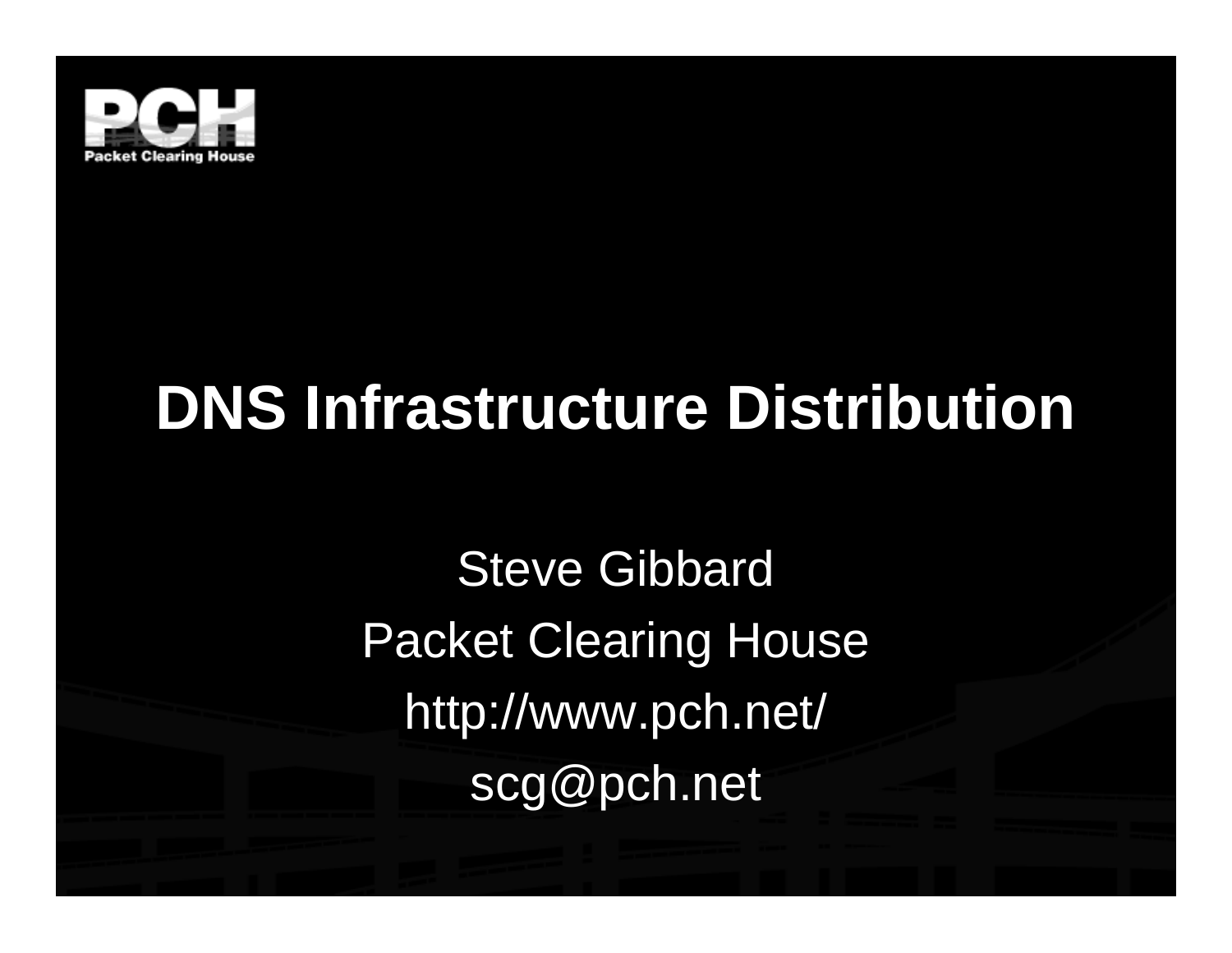

## **Introduction**

- **D** Previous talk on importance of keeping critical infrastructure local.
- $\oslash$  **Without local infrastructure, local** communications are subject to far away outages, costs, and performance.
- **O Critical infrastructure includes DNS.**
- $\oslash$  If a domain is critical, so is everything above it in the hierarchy.
- **ØSri Lanka a case in point.**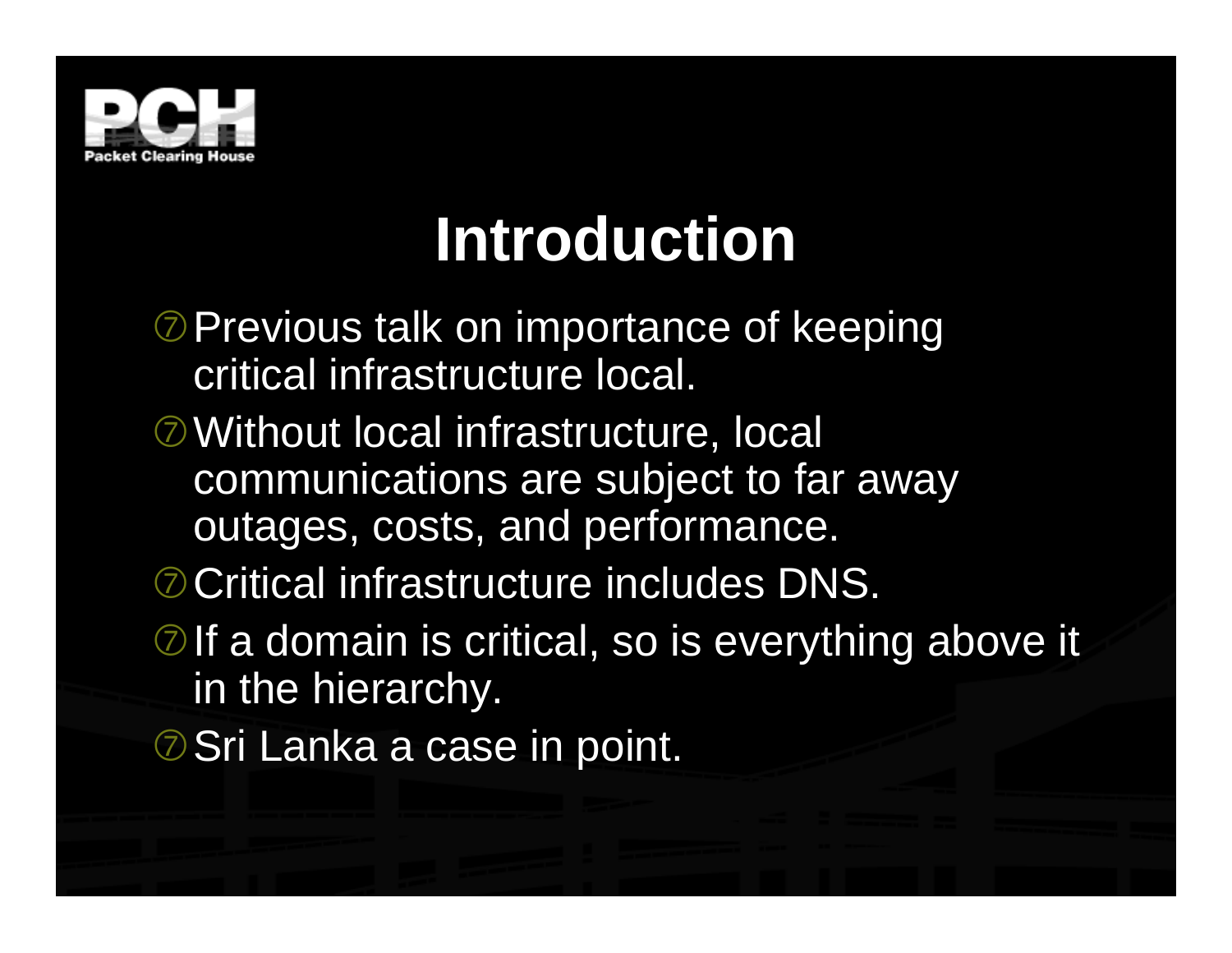![](_page_2_Picture_0.jpeg)

## **Example countries**

### *<b>DKenya*

**DExchange point, root server, ccTLD server,** all external connectivity by satellite.

### iPakistan:

*ORoot server, no exchange point, no TLDs.*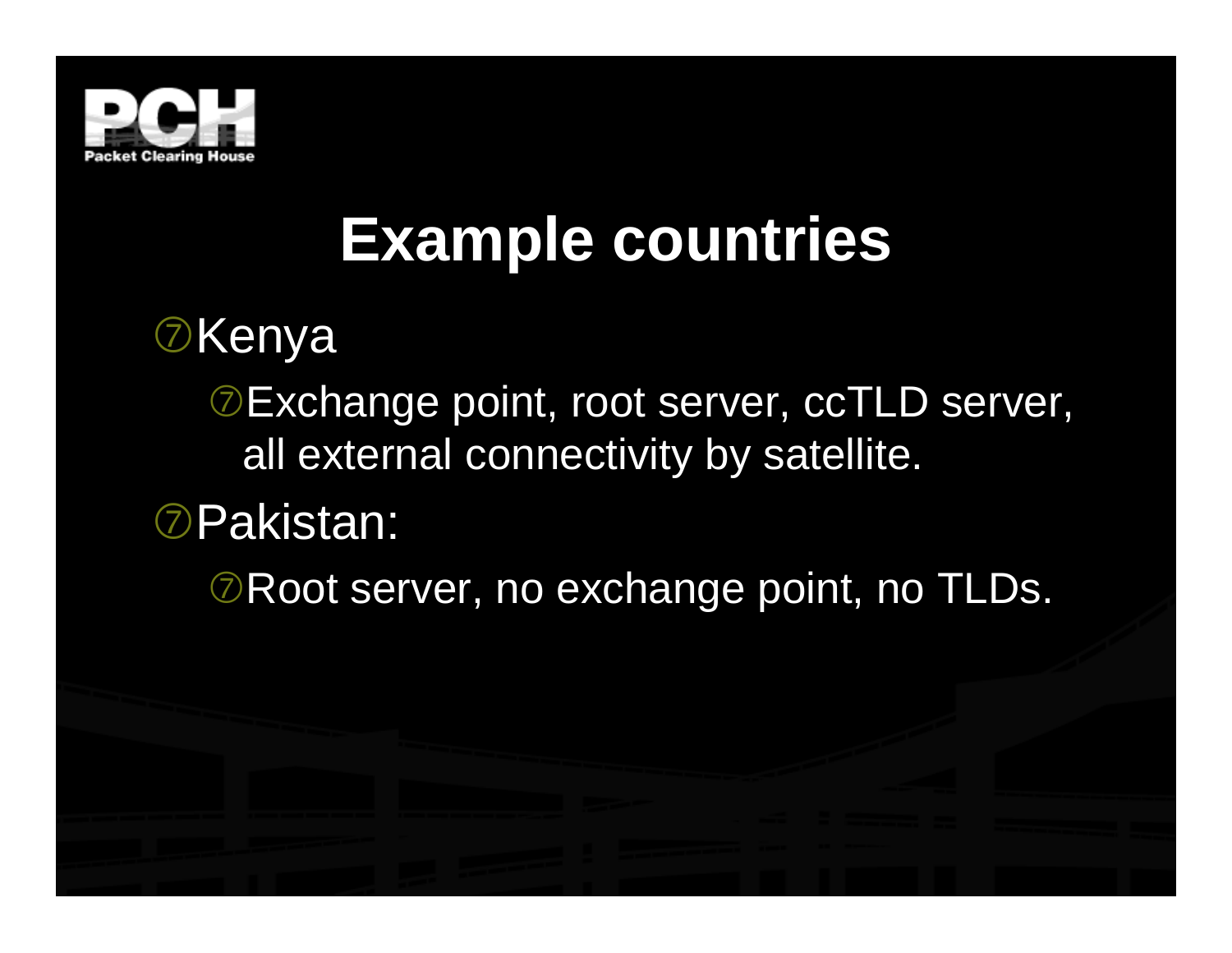![](_page_3_Picture_0.jpeg)

# **Kenya**

**Z** Kenya:

- $\oslash$  Local exchange point in Nairobi.
- **D** Local root server in Nairobi.
- **D** Local .ke ccTLD servers.
- $\oslash$  No external fiber.
- $\oslash$  Local users accessing local services in the .ke domain have their queries stay local and should be reliable. Queries to non-local TLDs depend on satellite connectivity, which may not be working.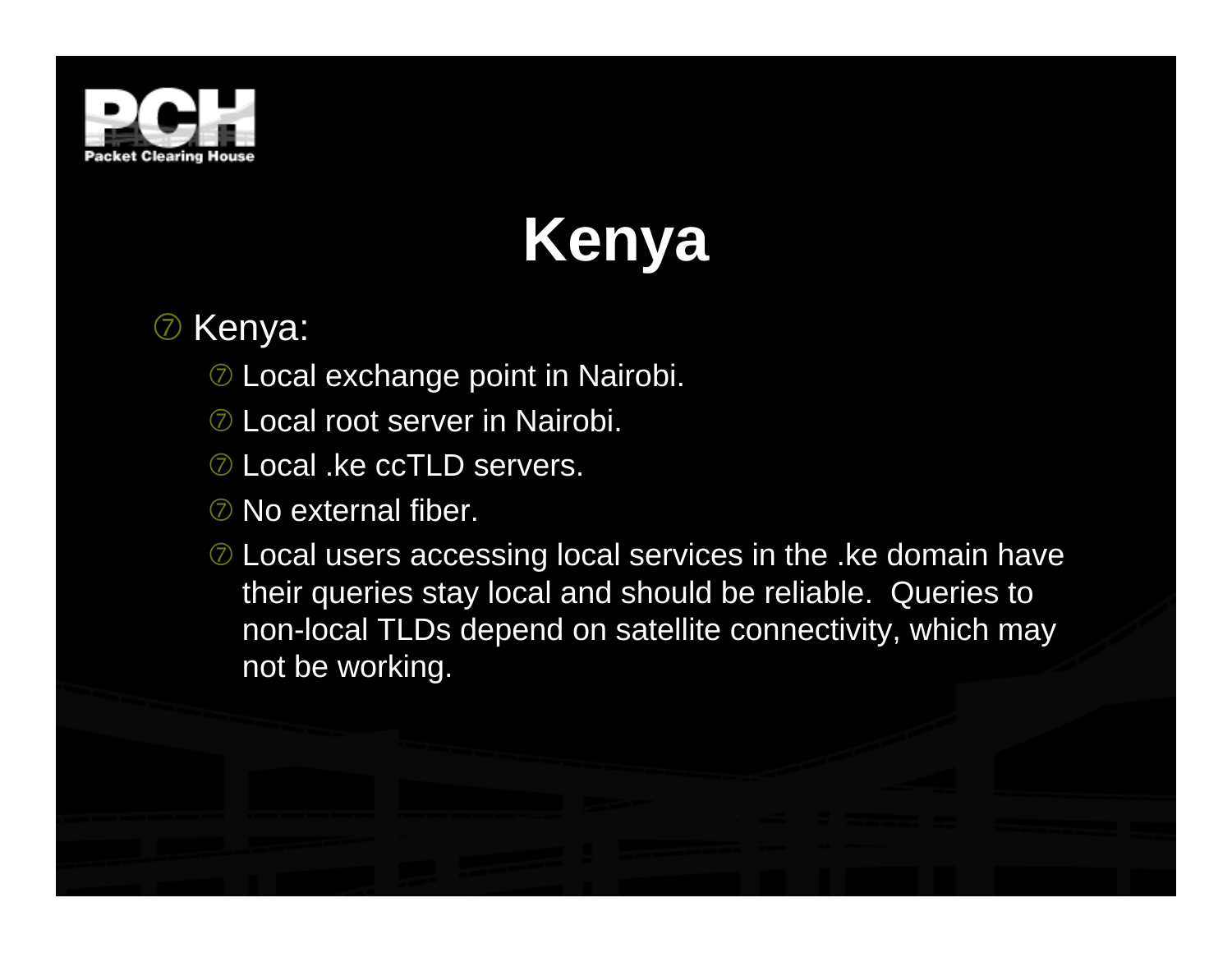![](_page_4_Picture_0.jpeg)

## **Pakistan**

- **2** Pakistan:
	- **ØLocal root server (for at least one ISP).**
	- **ONo TLDs.**
	- **2.pk hosted entirely in the US.**
	- $\oslash$  Root queries may get answered locally, but get followed by long distance queries for .pk, ten timezones away.
	- $\oslash$ **. Com queries go to Singapore or Europe, a bit** closer.
	- *O* Single fiber connection, so if that breaks, no TLD lookups are possible. Root server not a huge benefit.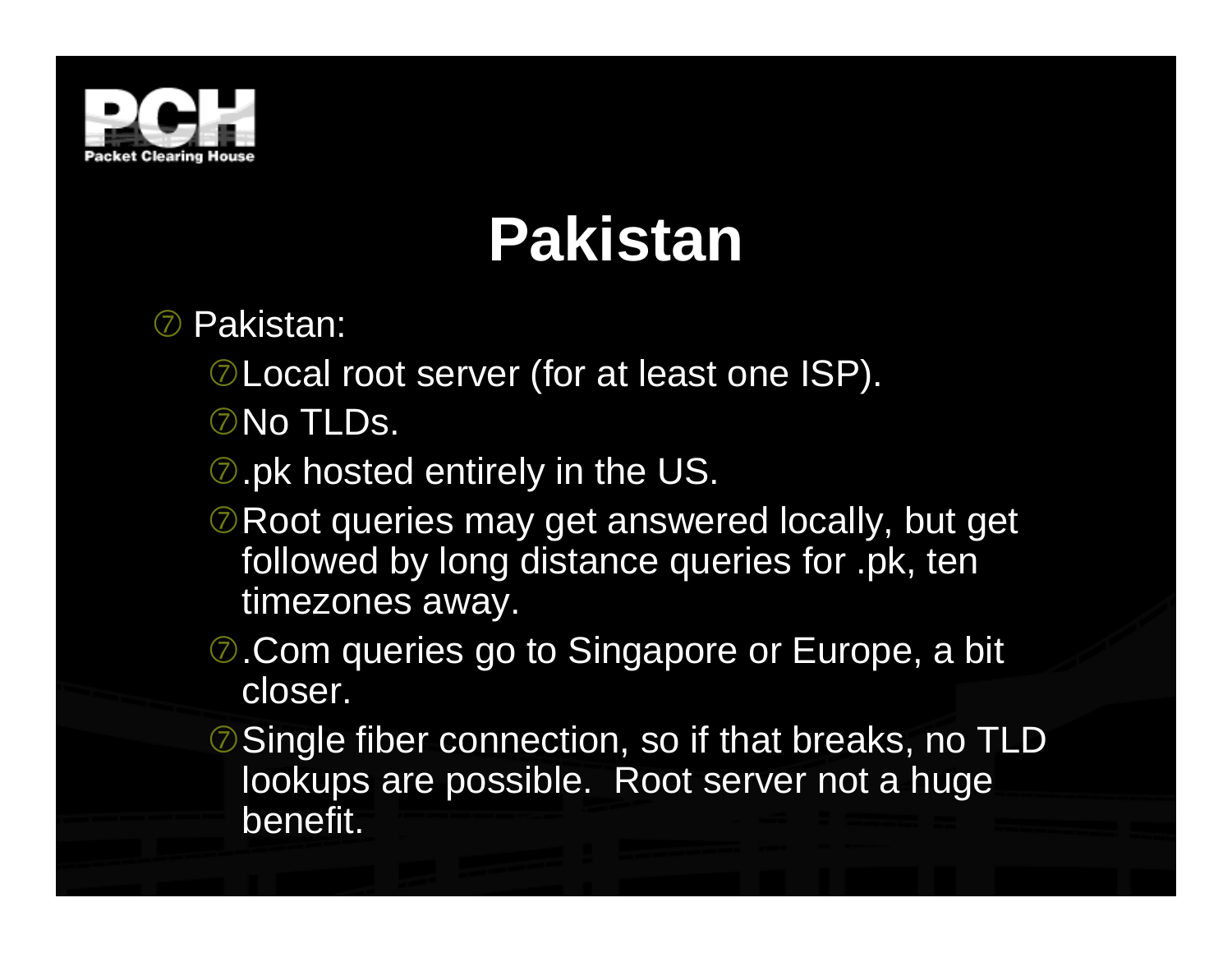![](_page_5_Picture_0.jpeg)

## **Root server placement**

#### **O Currently 112 root servers(?)**

- **Ø Assuming www.root-servers.org is accurate.**
- **O** Number increases frequently.
- **ODerated by 12 organizations.**

#### 213 IP addresses.

- $\oslash$  (At most) 13 servers visible from any one place at any one time.
- **D** Six are anycasted.
- **DFour are any casted in large numbers.**

 $\oslash$  All remaining unicast roots are in the Bay Area, Los Angeles, or Washington, DC.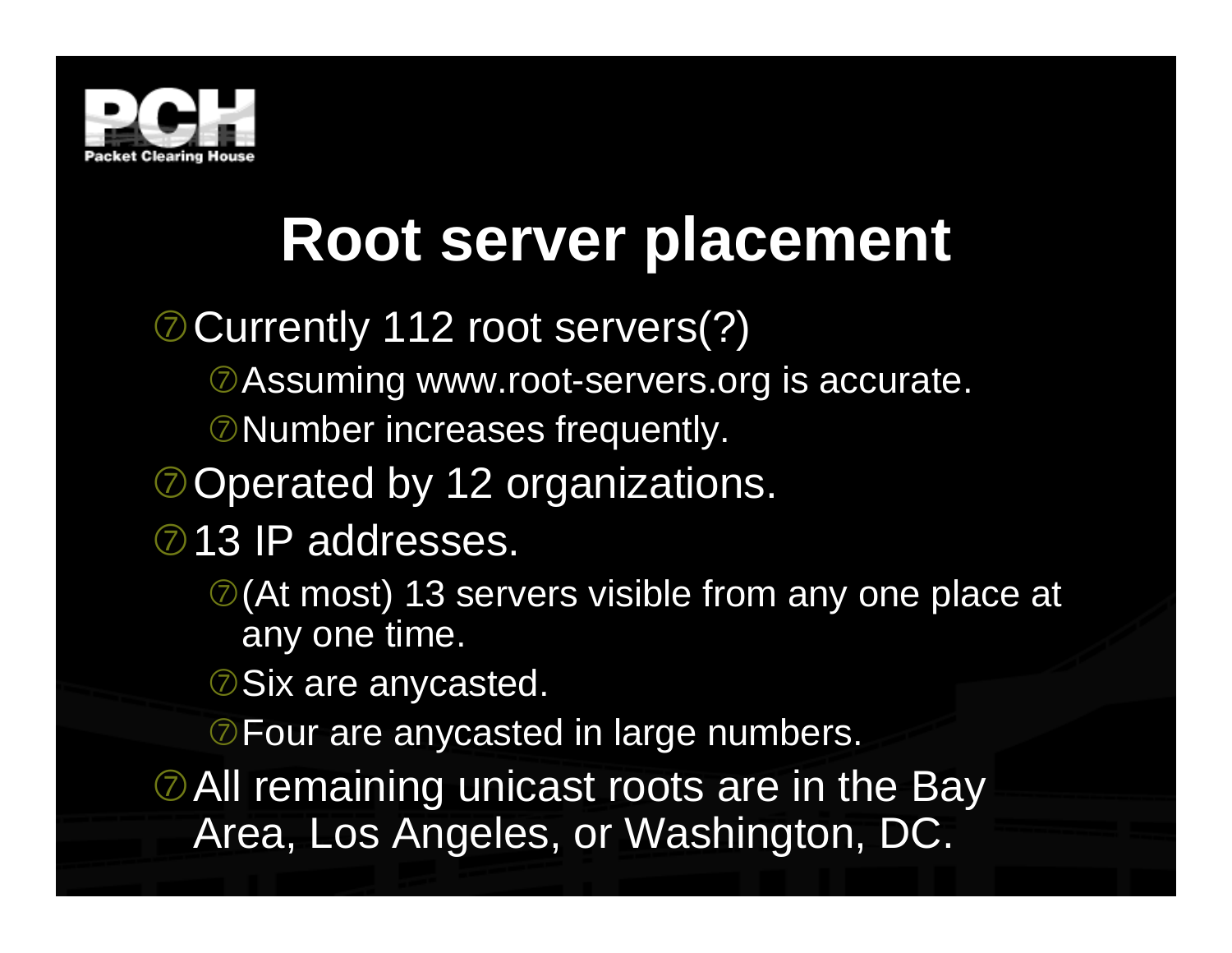![](_page_6_Picture_0.jpeg)

# **Distribution by continent**

### **238 in North America:**

- **29 in Bay Area, 9 in DC Area, 5 in Los** Angeles.
- **DOnly non-costal roots in US are in Chicago** and Atlanta.

### 235 in Europe:

**OClusters of 4 each in London and** Amsterdam, Europe's biggest exchanges. *O***Even throughout rest of Western Europe.**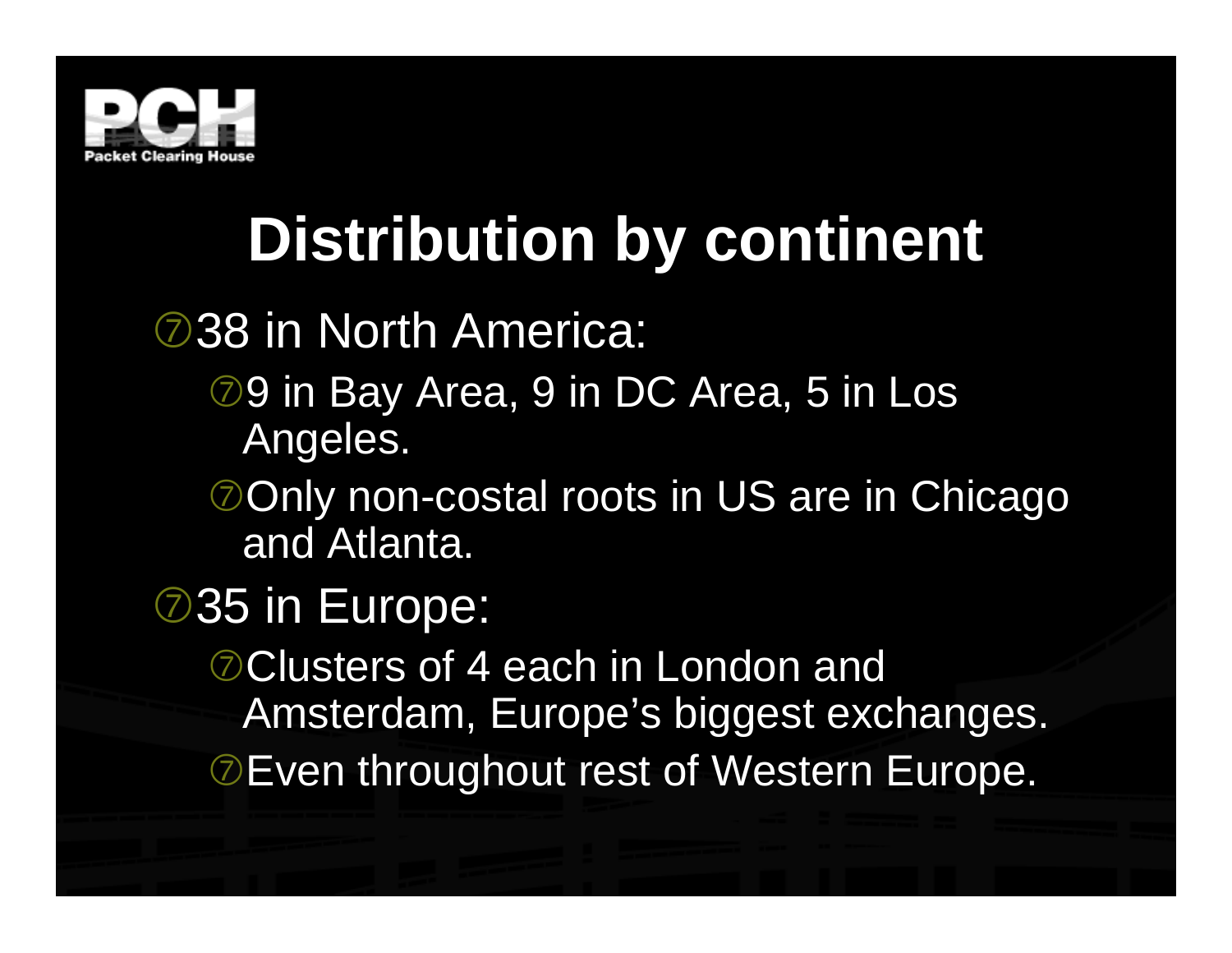![](_page_7_Picture_0.jpeg)

## **Distribution by continent…**

#### **26 in Asia (excluding Middle East):**

- $\oslash$  5 in Japan.
- 23 each in India, Korea, and Singapore.
- **22 each in Hong Kong, Jakarta, and Beijing.**
- *O* South Asia an area of rapid expansion.
- **26 in Australia/New Zealand:** 
	- 2 in Brisbane.
	- **21 each in Auckland, Perth, Sydney, and** Wellington.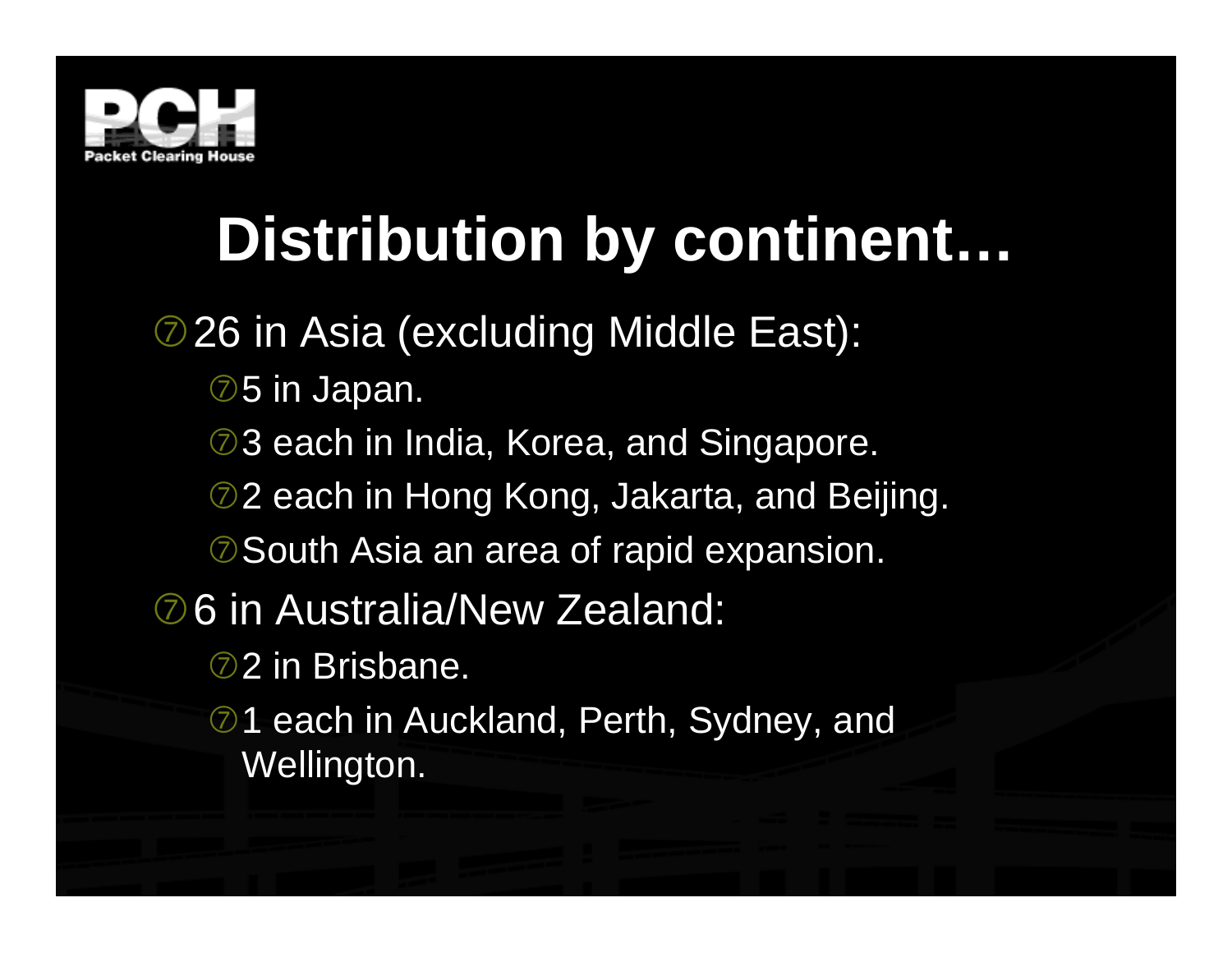![](_page_8_Picture_0.jpeg)

## **Distribution by continent…**

#### **25** in Middle East:

- 21 each in Ankara, Tel Aviv, Doha, Dubai, and Abu Dhabi.
- **②3** in Africa:
	- 22 in Johannesburg
	- 21 in Nairobi -- 1 more being installed.
	- **OVery little inter-city or inter-country connectivity.**
- **24 in South America:** 
	- **2** in Sao Paolo.
	- **Oone in Brasilia.**
	- **2 Santiago de Chile.**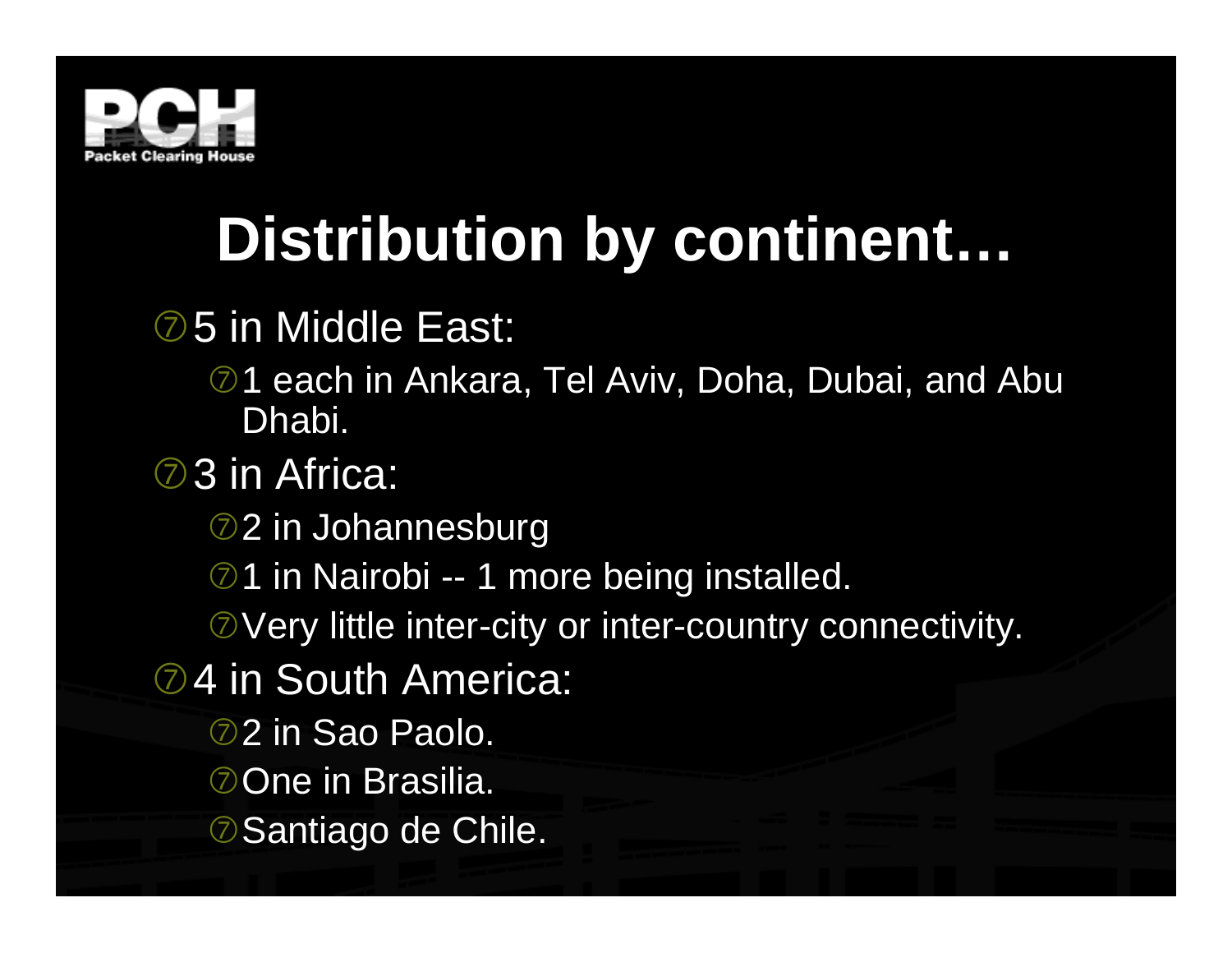![](_page_9_Picture_0.jpeg)

### **Global root server map**

![](_page_9_Figure_2.jpeg)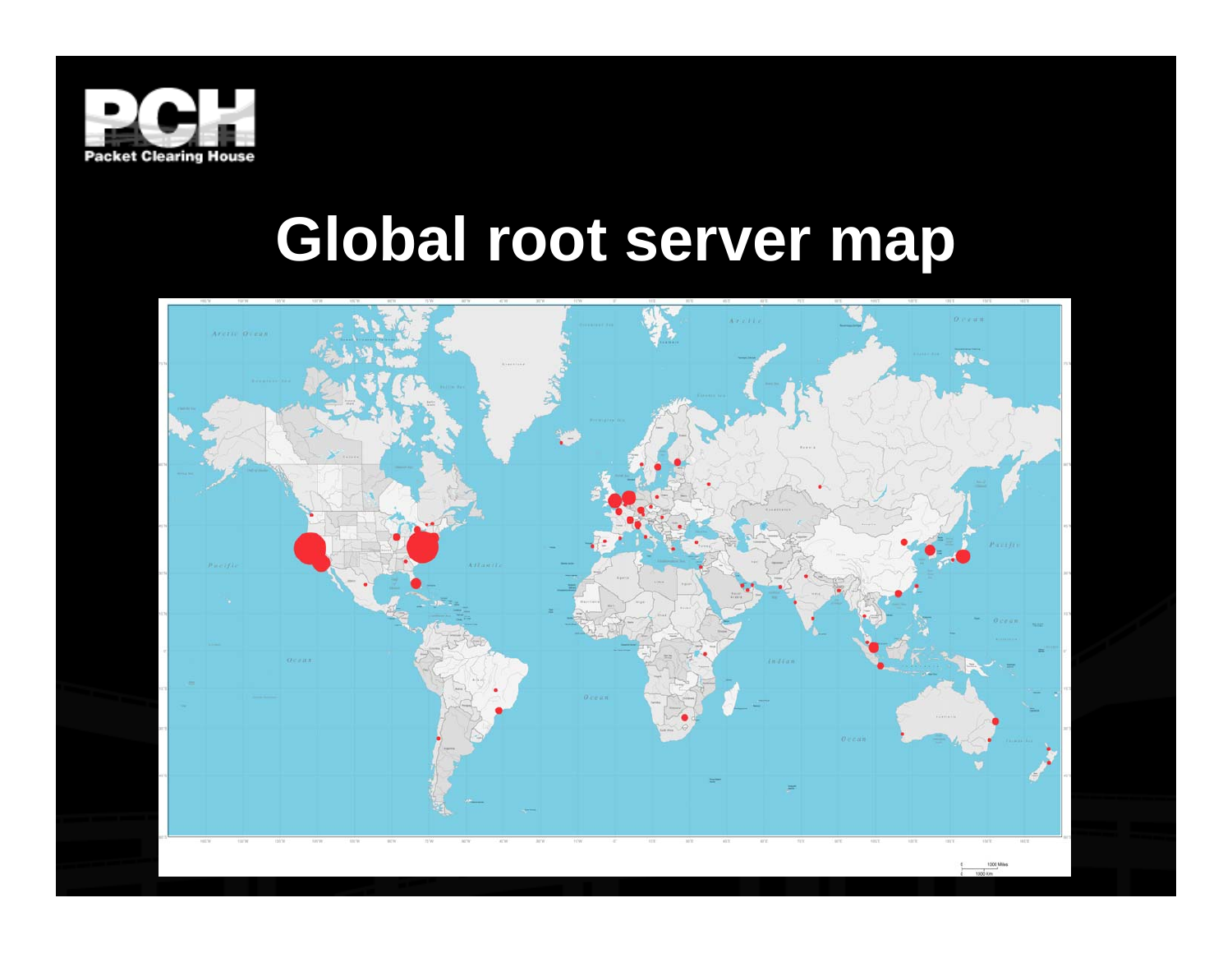![](_page_10_Picture_0.jpeg)

### **Redundant root coverage**

![](_page_10_Figure_2.jpeg)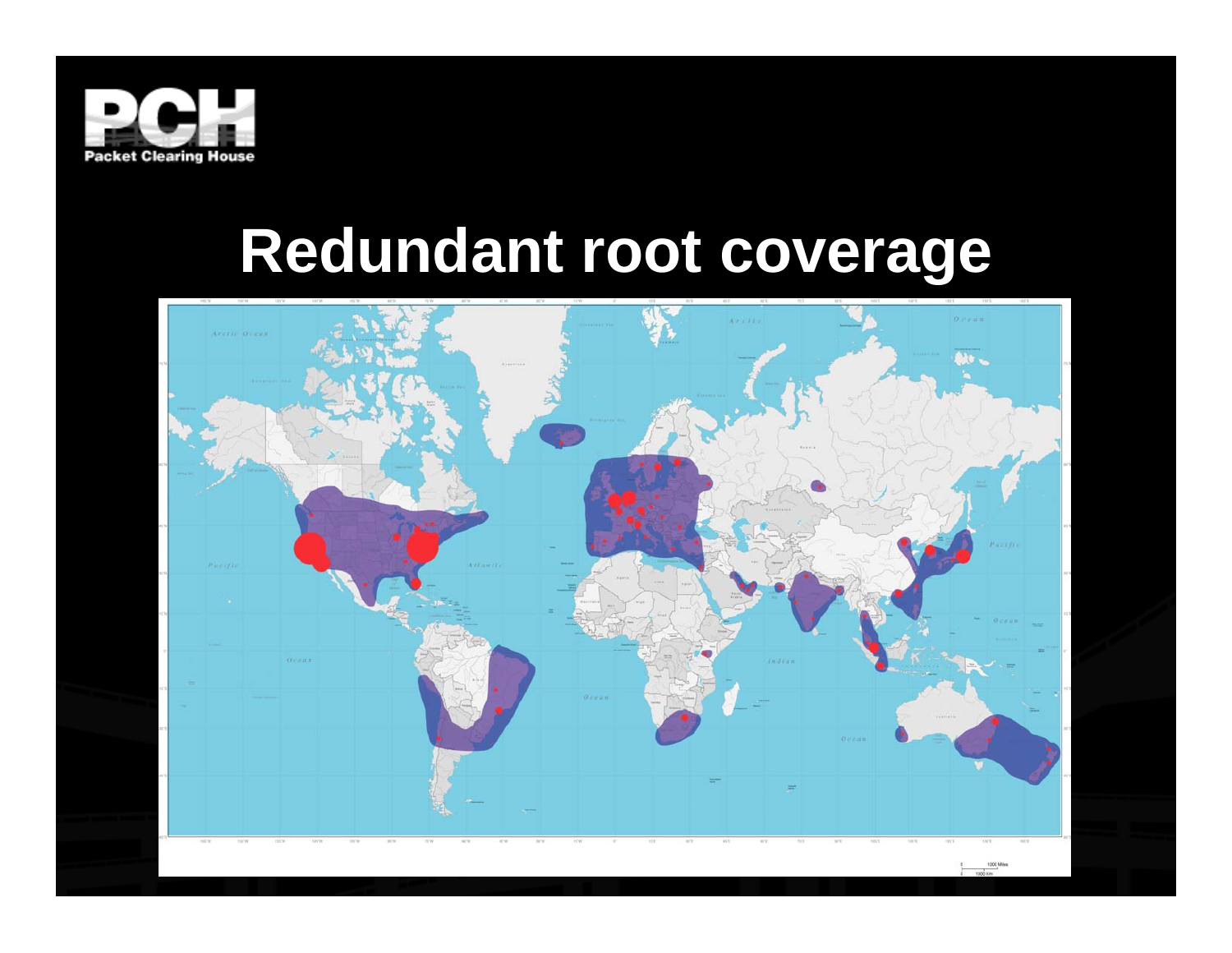![](_page_11_Picture_0.jpeg)

### **Root server expansion**

- **D** Four of twelve root server operators actively installing new roots wherever they can get funding.
- 2112 root servers is a big improvement over the 13 that existed three years ago.
- $\oslash$  Two operators (Autonomica and ISC) are especially prolific.
	- **DEunding sources are typically RIRs, local** governments, or ISP associations.
	- $\oslash$  Limitations in currently unserved areas are generally due to a lack of money.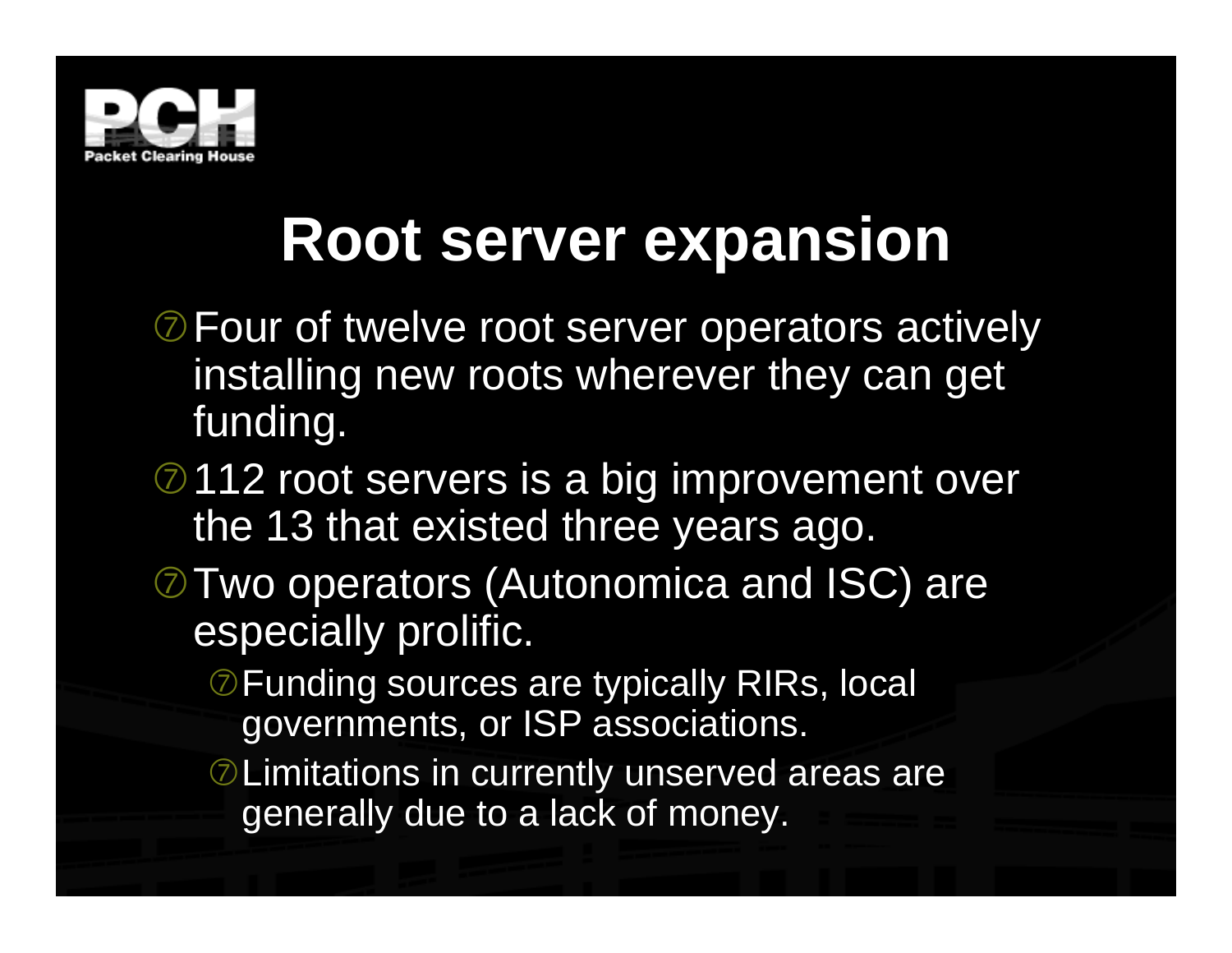![](_page_12_Picture_0.jpeg)

## **Fs and Is**

- $\oslash$  In large portions of the world, the several closest roots are Is and Fs.
	- $\oslash$  At most two root IP addreses visible locally; others far away.
		- *OGives poorly connected regions less ability to use BIND's* failure and closest server detection mechanisms.
		- *ONon-BIND DNS implementations may default to far away* roots.
	- $\oslash$  Should all 13 roots be anycasted evenly?

© CAIDA study from 2003 assumed a maximum of 13 locations -- not really relevant anymore.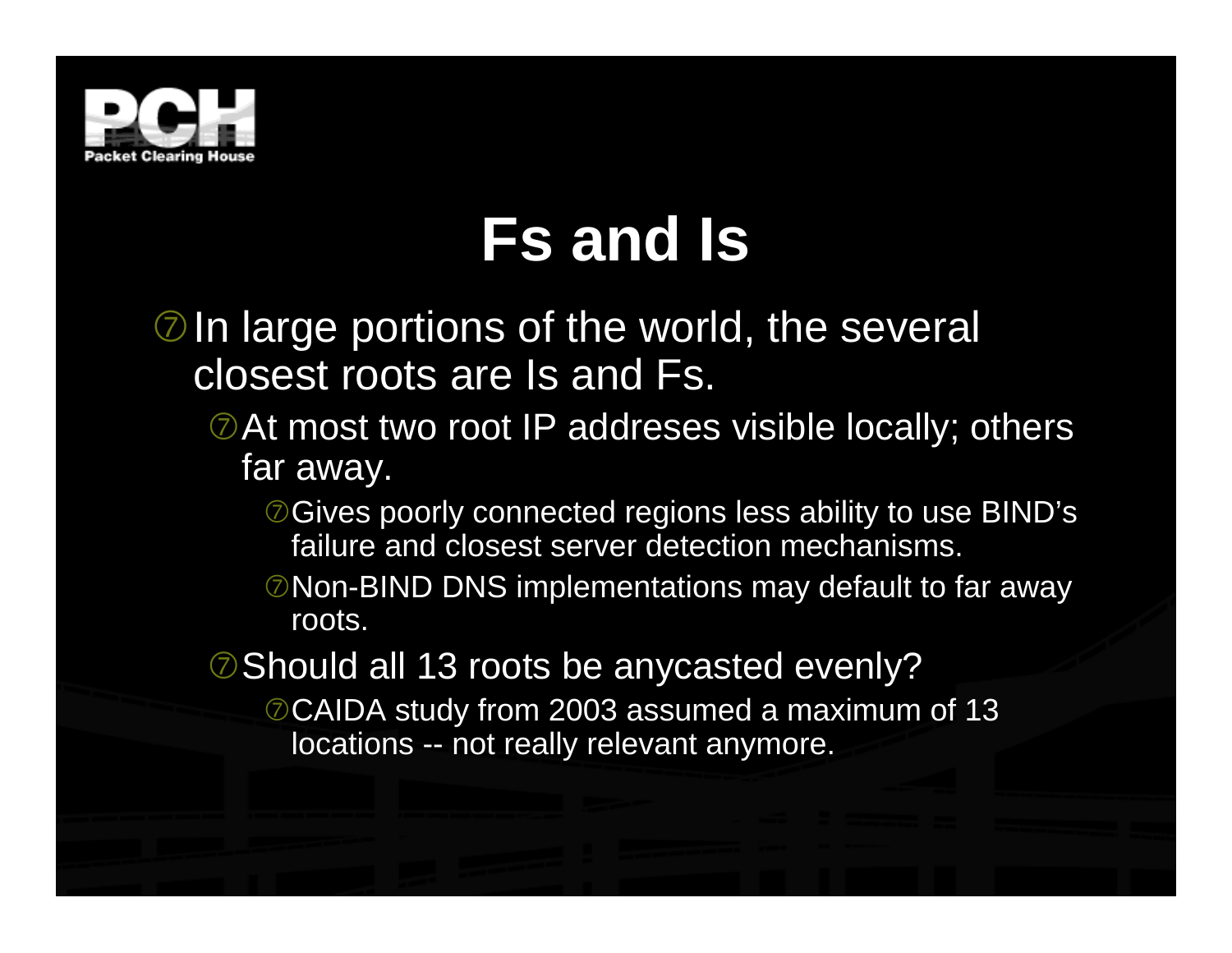![](_page_13_Picture_0.jpeg)

## **Big clusters**

**ØLots of complaints about uneven distribution.** 

- **OOnly really a concern if resources are finite.**
- **D** Large numbers in some places don't prevent growth in others.
- *O* Bay Area and DC clusters seem a bit much, but sort of match topology.
- **EXA Western Europe's dense but relatively even** distribution may be exactly right.
- **Two per internally connected region perhaps** a good goal for everywhere.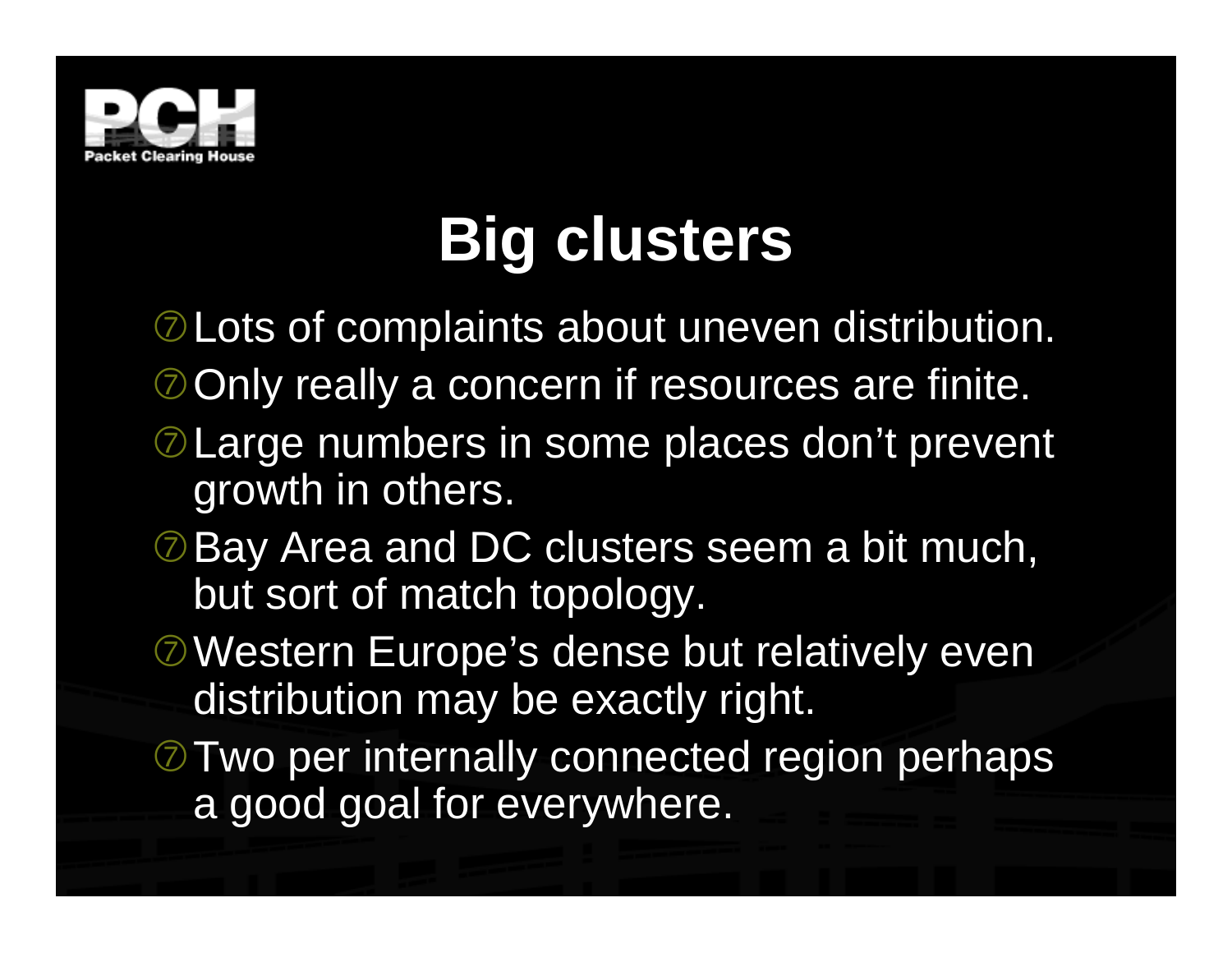![](_page_14_Picture_0.jpeg)

## **TLD Distribution**

### **ØLike the root, Locally used TLDs need** to be served locally.

**ØLocally used TLDs: Local ccTLD; any** other TLDs in common use.

*O***Regions don't need ALL TLDs.**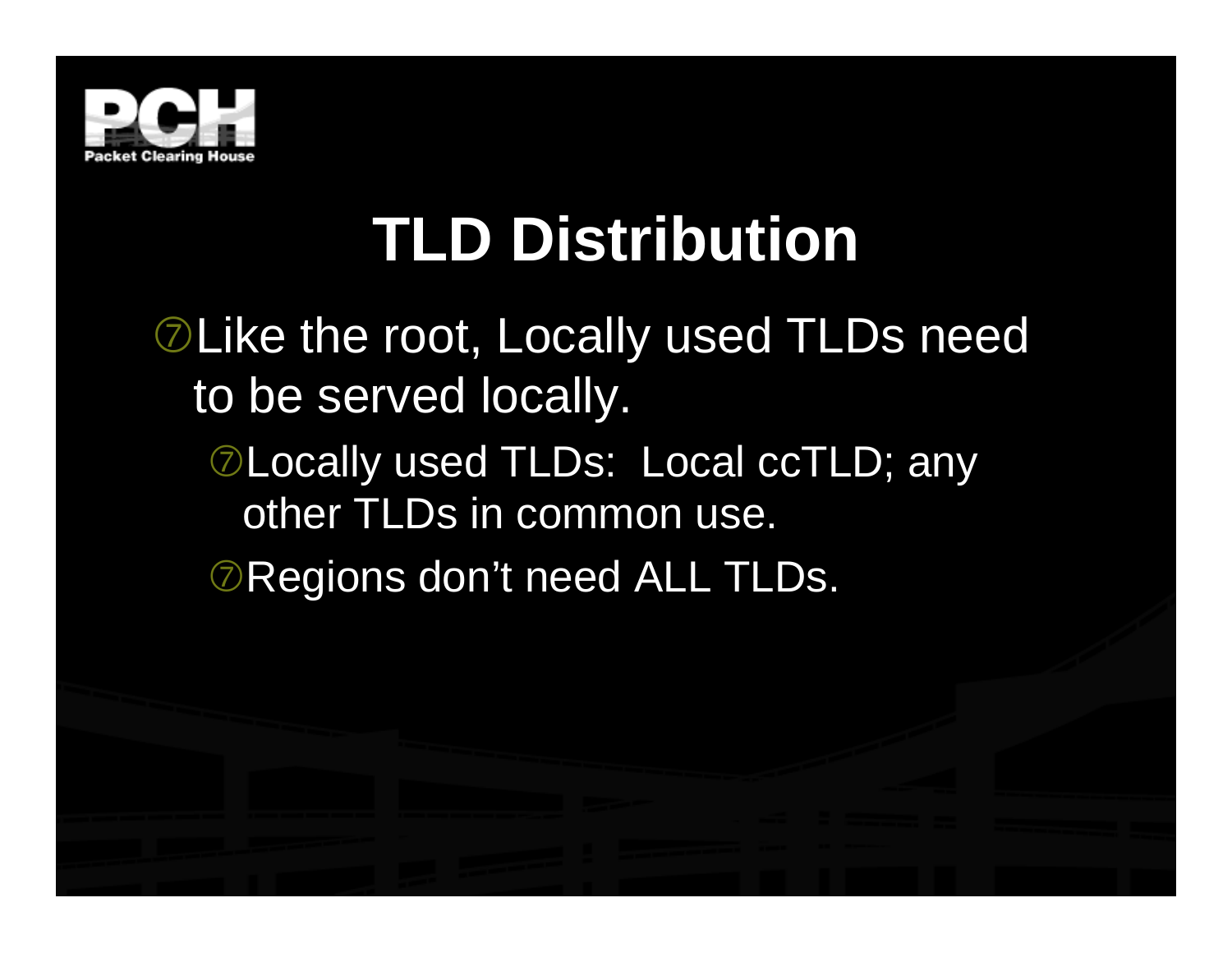![](_page_15_Picture_0.jpeg)

# **Methodology**

**OGet name server addresses for TLDs** 

- $\oslash$  Assume everything in a /24 is in the same place or set of places.
	- **DBad assumption for UUNet servers. Didn't find** any other problems. May have missed some.
	- i634 /24s contain name servers for TLDs. 138 host multiple TLDs; over 70 in RIPE's case.
- $\oslash$  Figure out where those subnets are:
	- **EXU Automated geolocation systems tended to be** wrong.
	- **Do lots of traceroutes, and ask lots of questions.**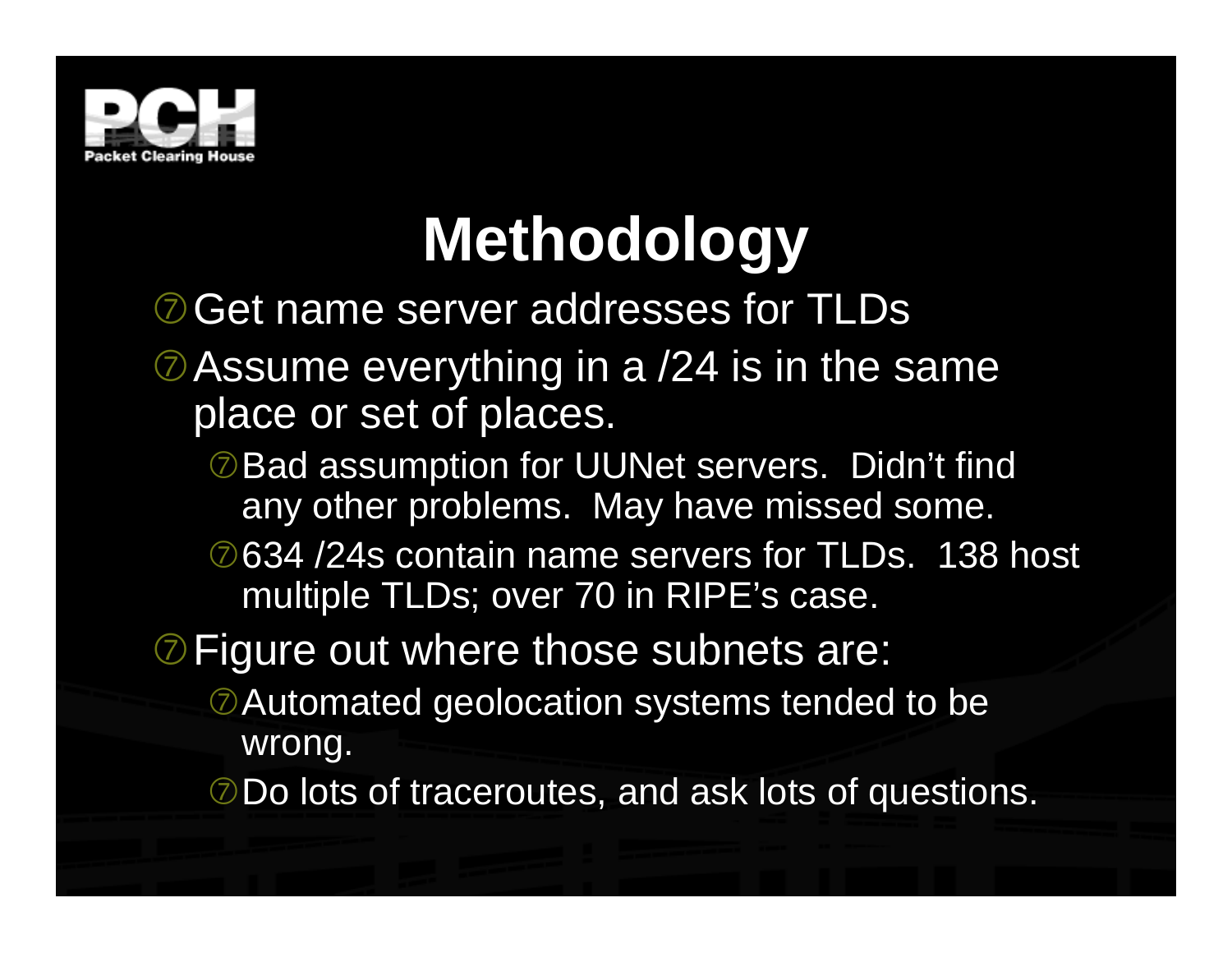![](_page_16_Picture_0.jpeg)

### **Other sources**

**ØUltraDNS considers its locations confidential,** but supplied some information. Additional info from Afilias's .Net application and other sources. Verified with traceroutes. I'm told I missed some sites.

 $\oslash$  In general, TLD operators were very helpful. Thanks!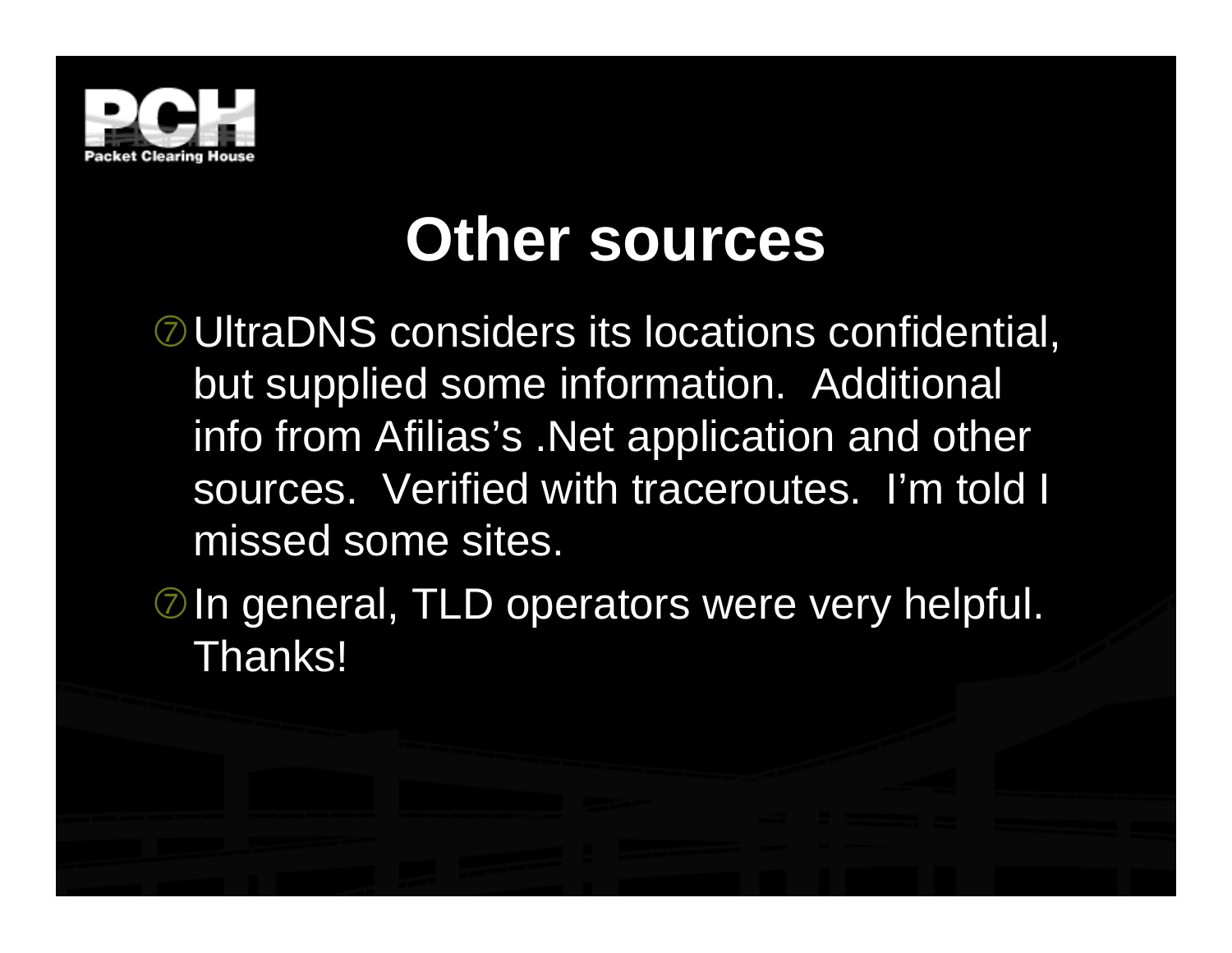![](_page_17_Picture_0.jpeg)

## **Subnets with 16+ TLDs**

| 193.0.12/24    | <b>RIPE</b>        | 73 | Amsterdam                   |
|----------------|--------------------|----|-----------------------------|
| 192.36.125/24  | <b>SUNET/NS.SE</b> | 38 | Stockholm                   |
| 204.152.184/24 | <b>ISC</b>         | 37 | Palo Alto                   |
| 198.6.1/24     | <b>UUNet</b>       | 31 | <b>Various US locations</b> |
| 137.39.1/24    | <b>UUNet</b>       | 25 | <b>Various US locations</b> |
| 147.28.0/24    | <b>PSG</b>         | 23 | <b>Seattle</b>              |
| 204.74.112/24  | <b>UltraDNS</b>    | 21 | Anycast                     |
| 204.74.113/24  | <b>UltraDNS</b>    | 20 | Anycast                     |
| 192.93.0/24    | NIC FR             | 19 | <b>Paris</b>                |
| 204.61.216/24  | <b>PCH</b>         | 17 | Anycast                     |
| 199.7.67/24    | <b>UltraDNS</b>    | 16 | Anycast                     |
| 193.0.0/24     | <b>RIPE</b>        | 16 | Amsterdam                   |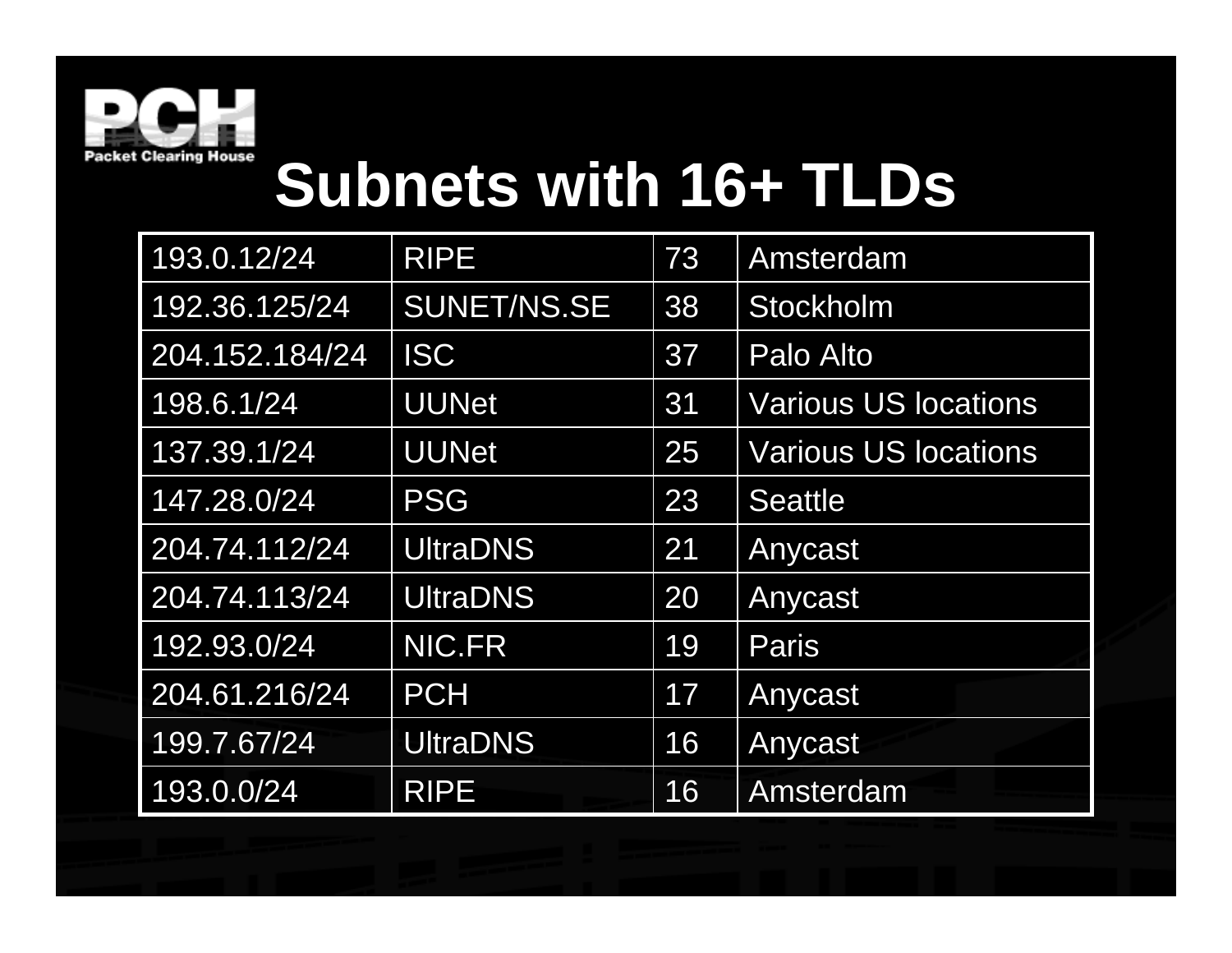![](_page_18_Picture_0.jpeg)

# **gTLD Distribution: .Com/.Net**

### i.Com/.Net:

**EXAMEL CONNECTED TO the "Internet Core."** Servers in Canada, Japan, Korea, Netherlands, Singapore, Sweden, UK; US states of California, Florida, Georgia, Virginia, and Washington.

**ØNon-Core locations -- Sydney, Sao Paolo,** Brasilia.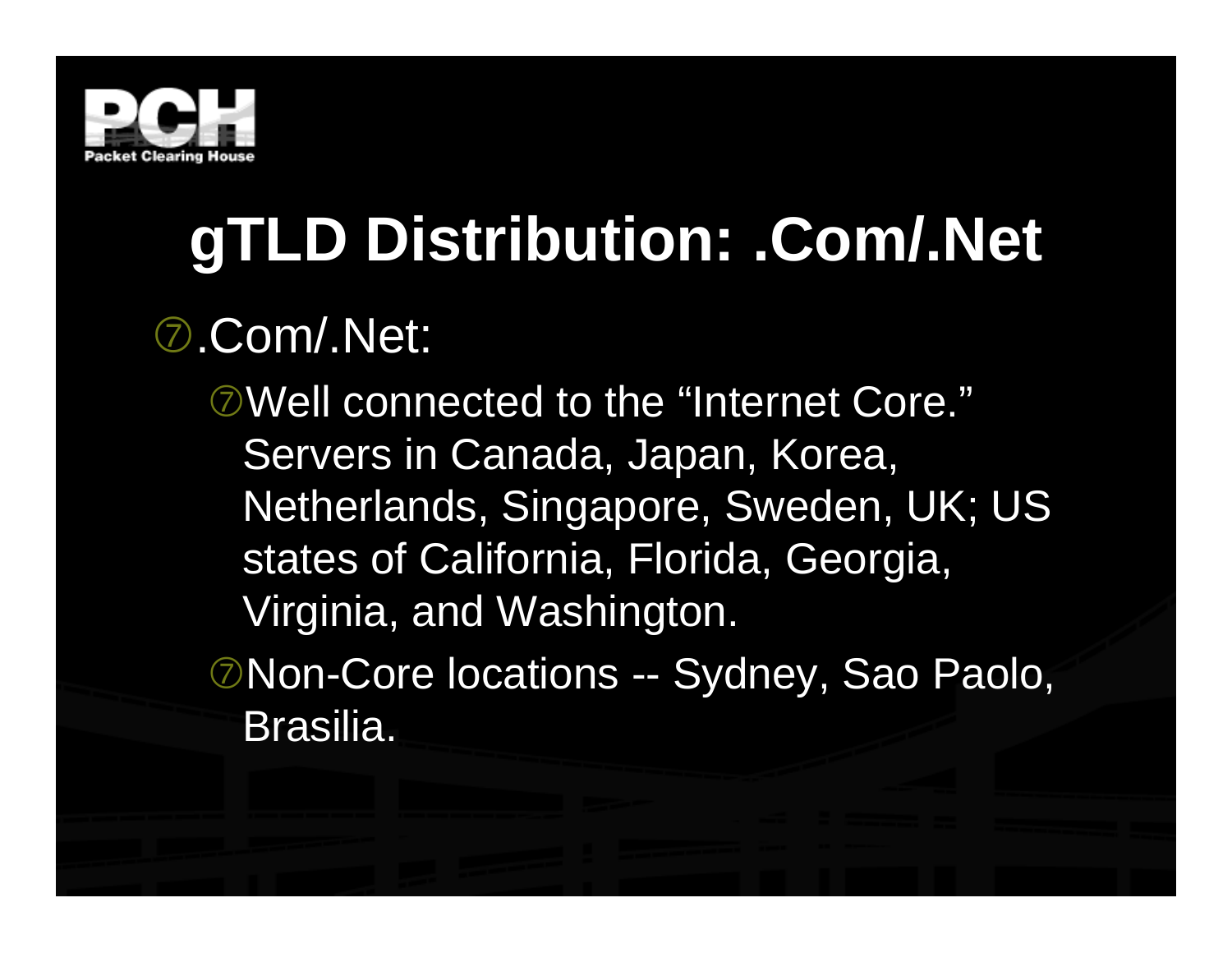![](_page_19_Picture_0.jpeg)

## **.Com/.Net map**

![](_page_19_Figure_2.jpeg)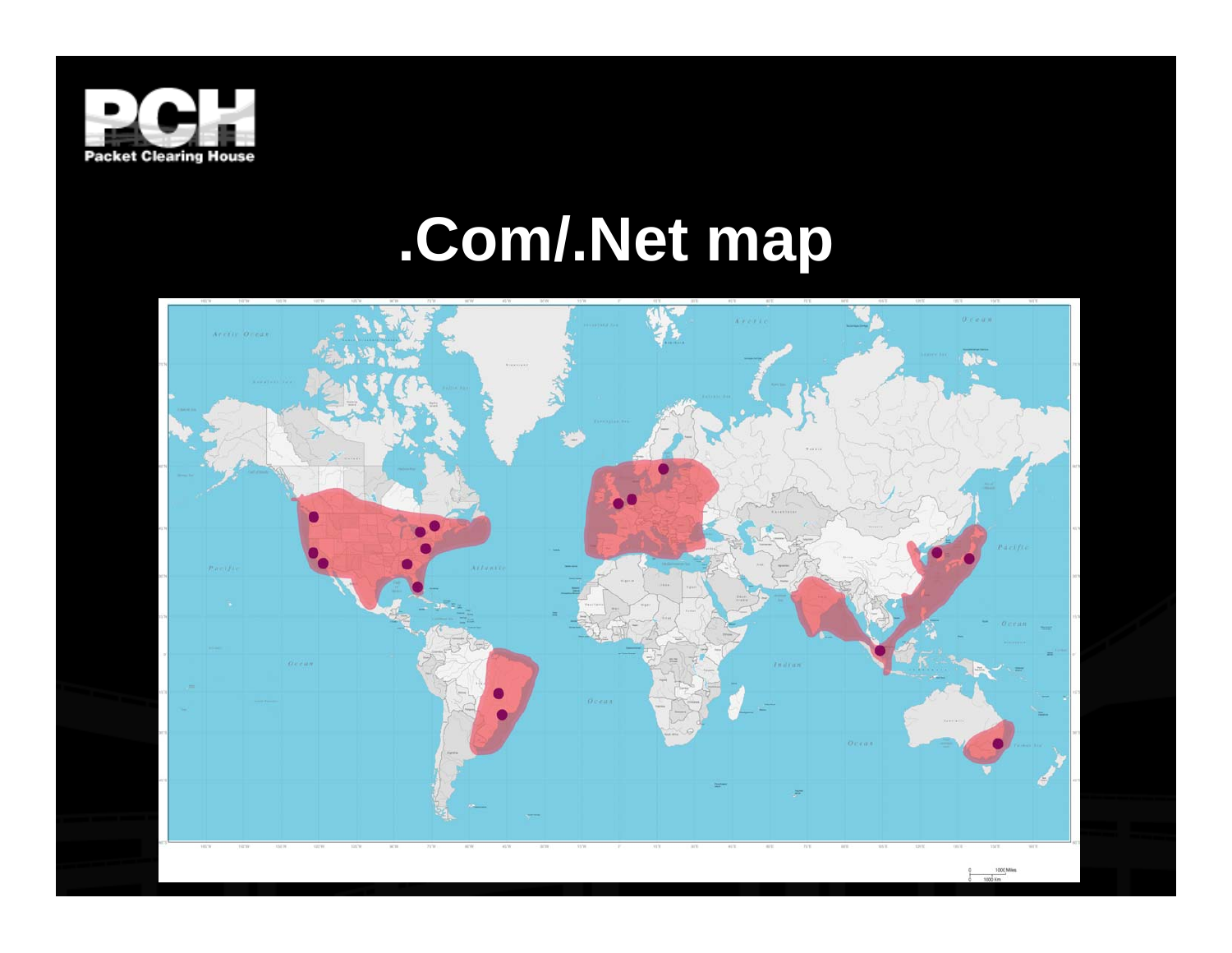![](_page_20_Picture_0.jpeg)

# **gTLD Distribution: .Org/.Info/.Coop**

i .Org/.Info/.Coop:

- © Considered confidential. Data may be incomplete.
- $\oslash$  Significantly fewer publicly visible servers, almost all in "Internet Core:" Hong Kong, UK, South Africa; US: California, Illinois, and Virginia.
- **OOnly one public location in Europe. No** Australia/New Zealand.
- *©* **South Africa and India outside "Internet Core."**
- **Other locations reachable only by caching** resolvers of some major ISPs. Unspecific claims. Impact hard to judge.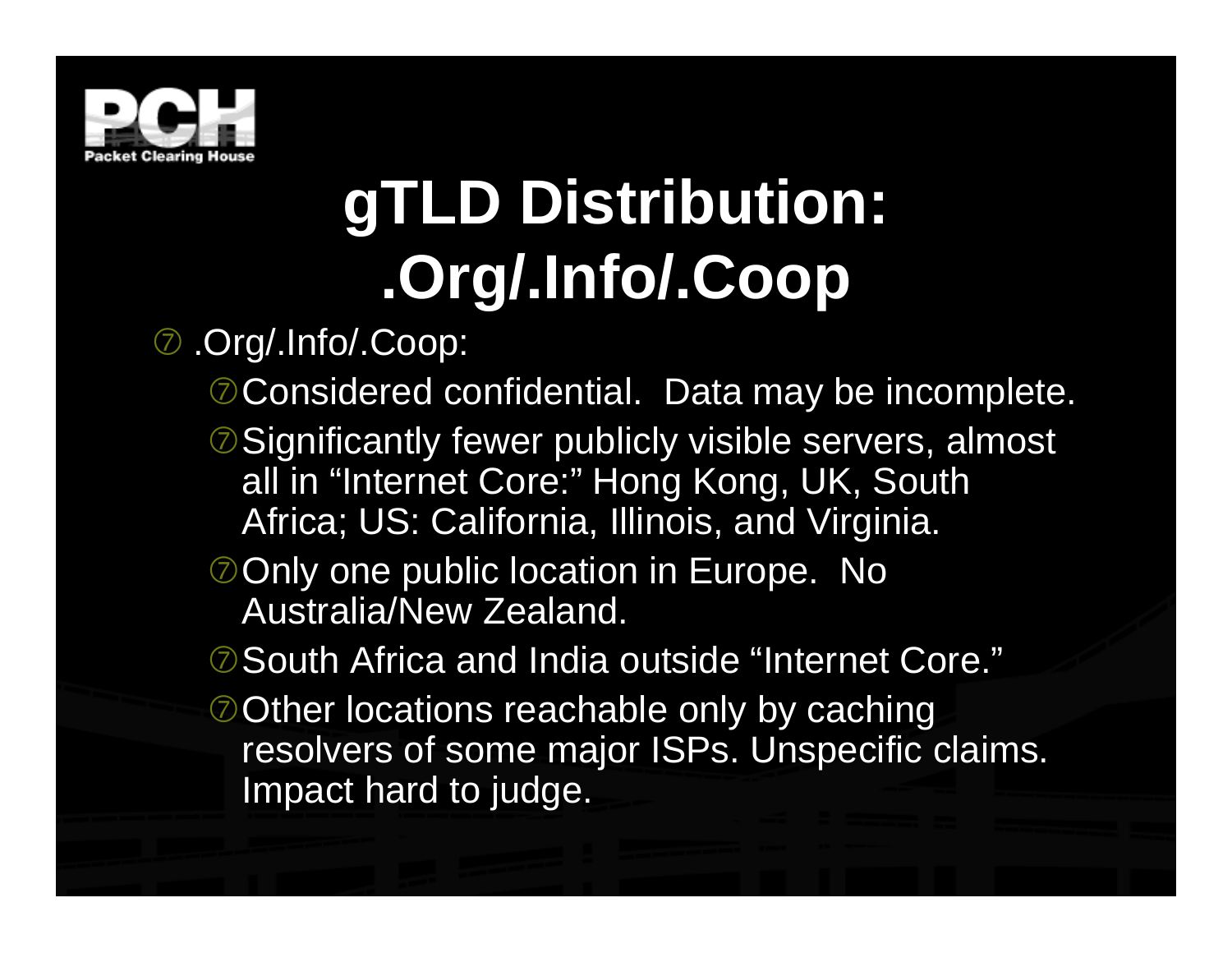![](_page_21_Picture_0.jpeg)

## **.Org/.Info/.Coop Map**

![](_page_21_Figure_2.jpeg)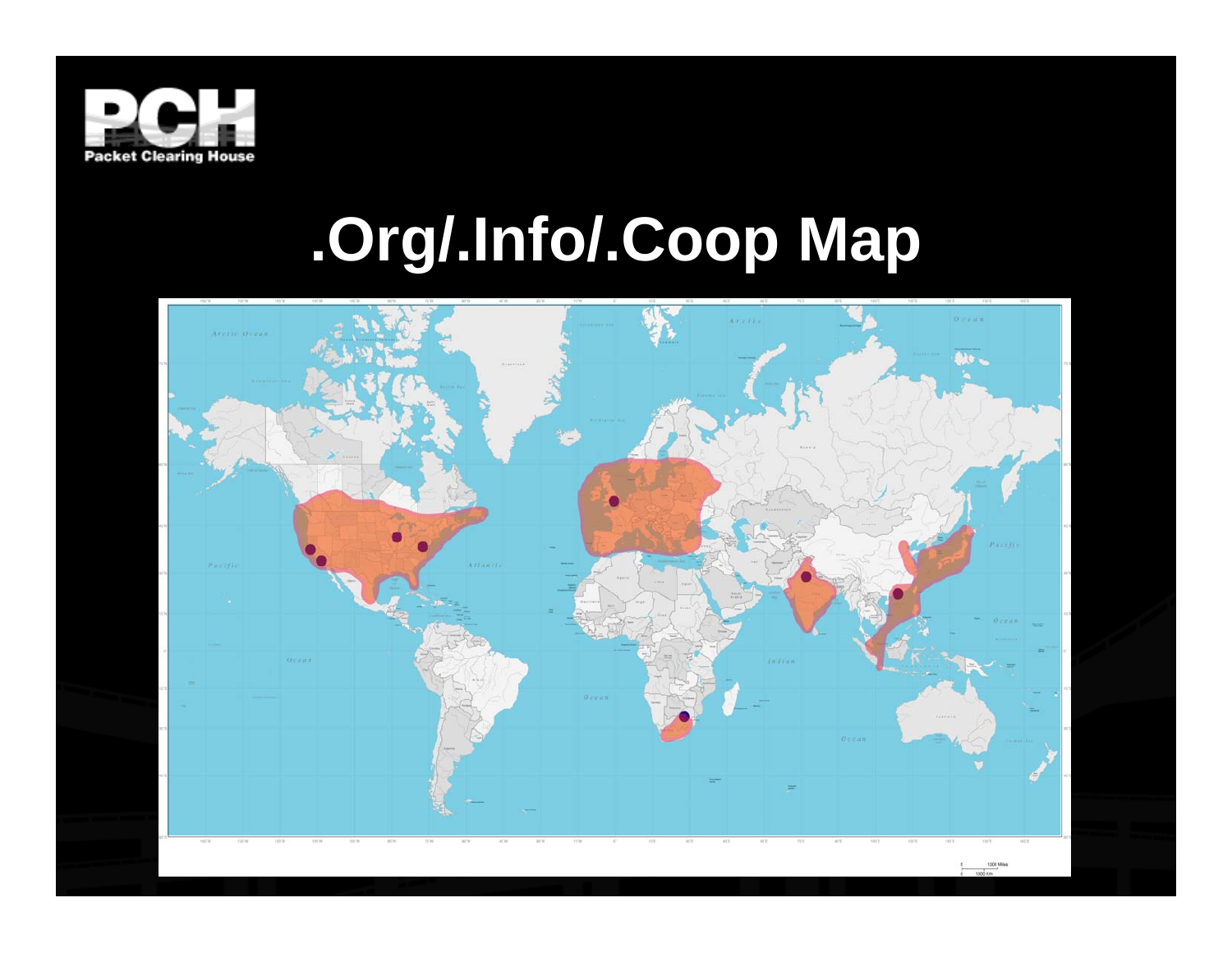![](_page_22_Picture_0.jpeg)

## **A few other gTLDs:**

- **2. Gov: Canada, Germany; US states of California,** Florida, New Jersey, Pennsylvania, Texas.
- $\oslash$  **. Edu: Netherlands, Singapore, US states of** California, Florida, Georgia, Virginia.
- **2.** Int: Netherlands, UK, California.
- **2. Biz: Australia, Hong Kong, Netherlands, New** Zealand, Singapore, UK, US states of California, Florida, Georgia, New York, Virginia, Washington.
- $\oslash$  **Complete listing in the paper.**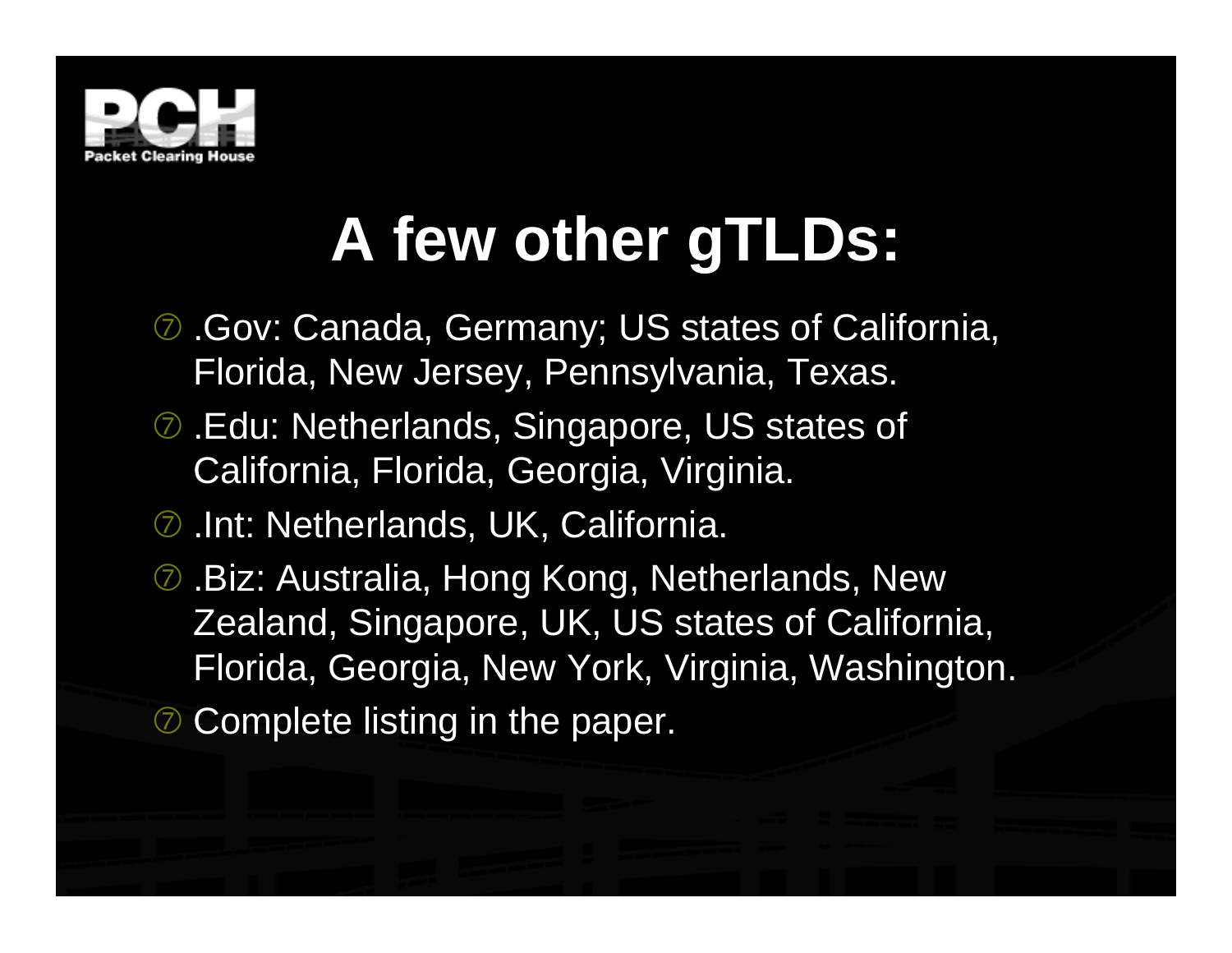![](_page_23_Picture_0.jpeg)

# **Where should gTLDs be?**

**E**Presumably depends on their market.

- $\oslash$  If it's ok for large portions of the world to not use the gTLDs, it's ok for those gTLDs to not be hosted there.
- $\oslash$  Really a question for ICANN and the registries.
- $\oslash$ **.** Int's lack of international coverage seems strange.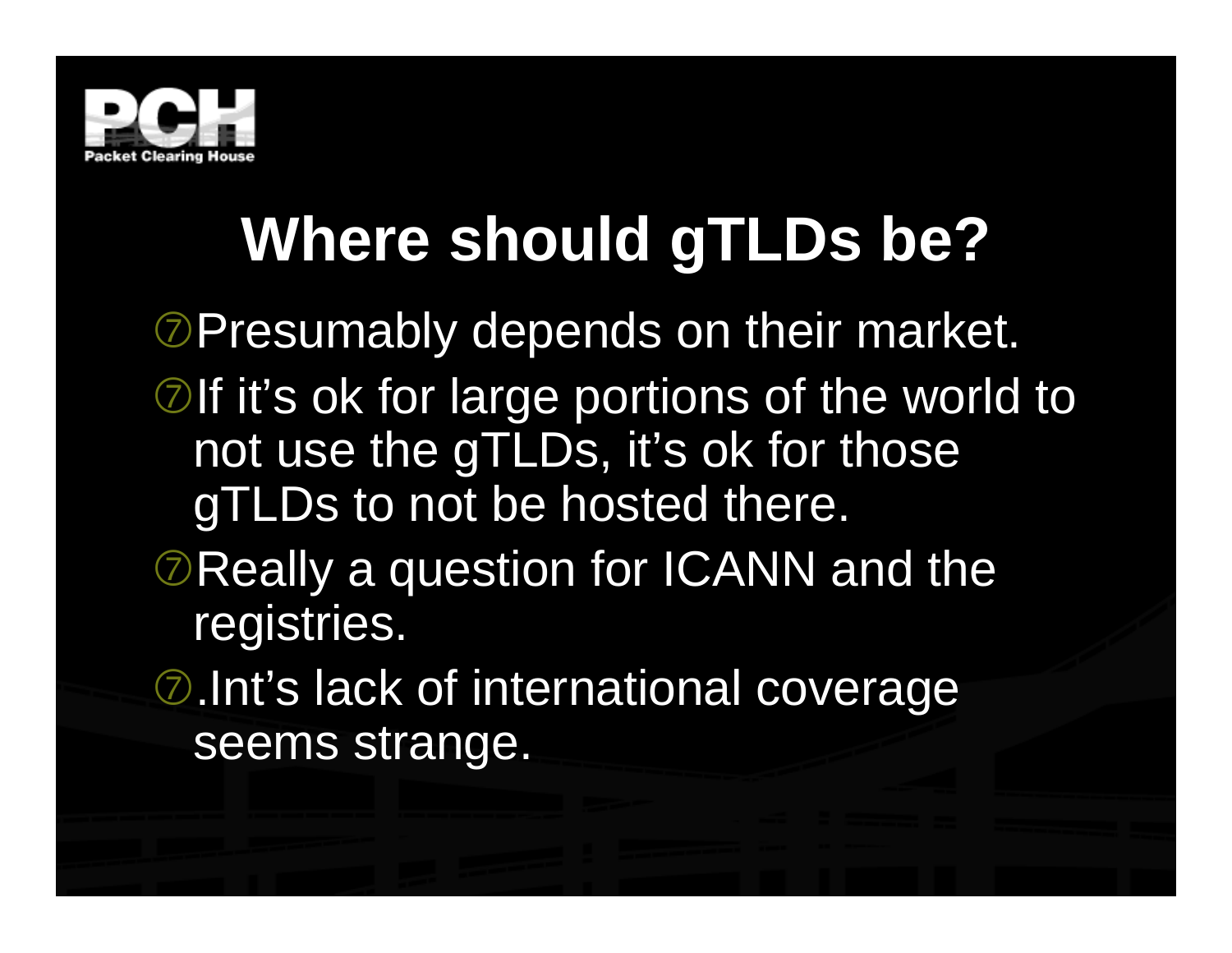![](_page_24_Picture_0.jpeg)

## **ccTLD Distribution:**

**The answers to where various ccTLDs should** work seem much more obvious.

 $\oslash$  Working in their own regions a must.

 $\oslash$  Working in the Internet core, and in regions their region communicates with a big plus.

**O** Just over 2/3 of ccTLDs are hosted in their own countries.

 $\oslash$  (but a lot of those that aren't are for really tiny countries).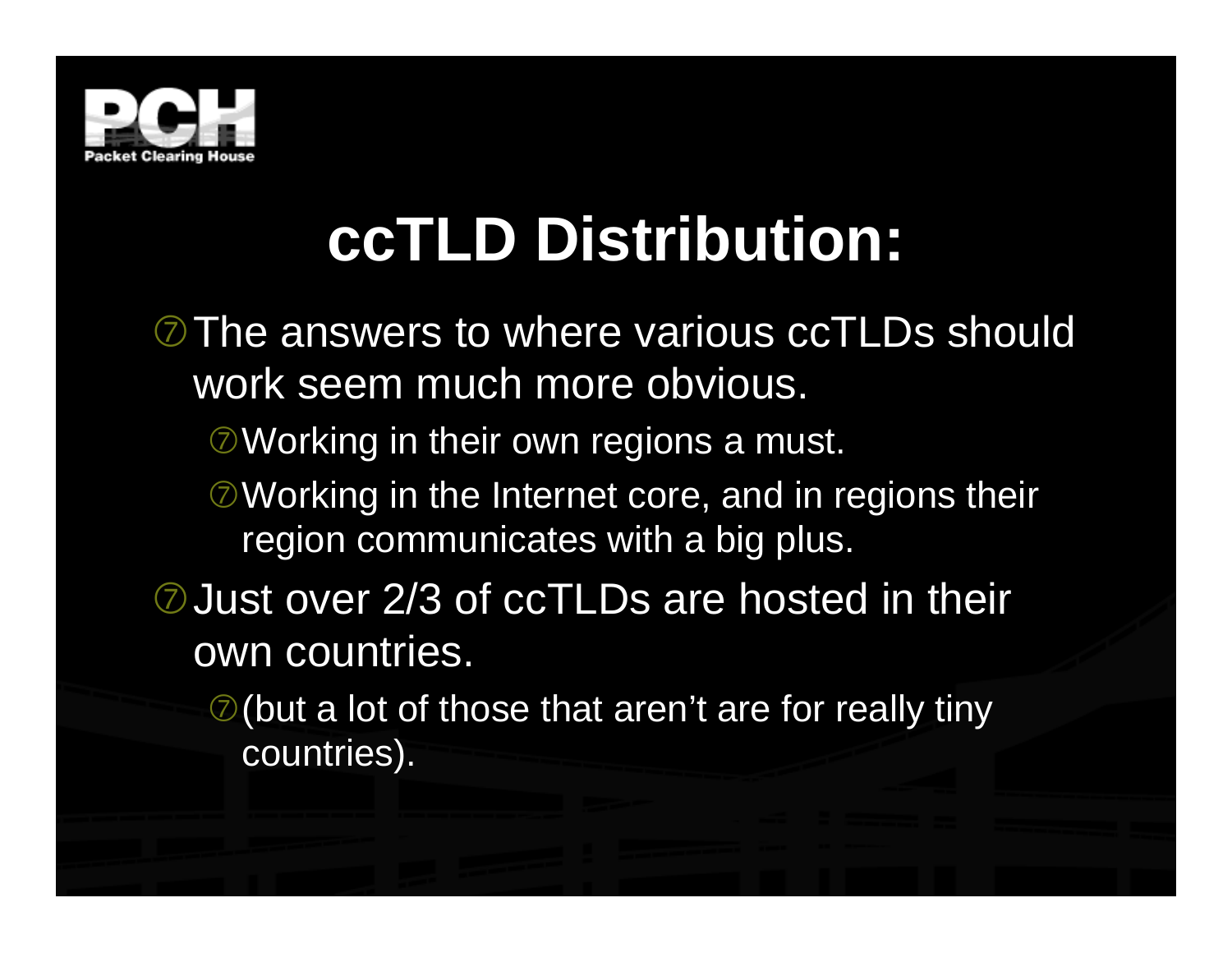![](_page_25_Picture_0.jpeg)

### **Countries with local ccTLDs**

![](_page_25_Figure_2.jpeg)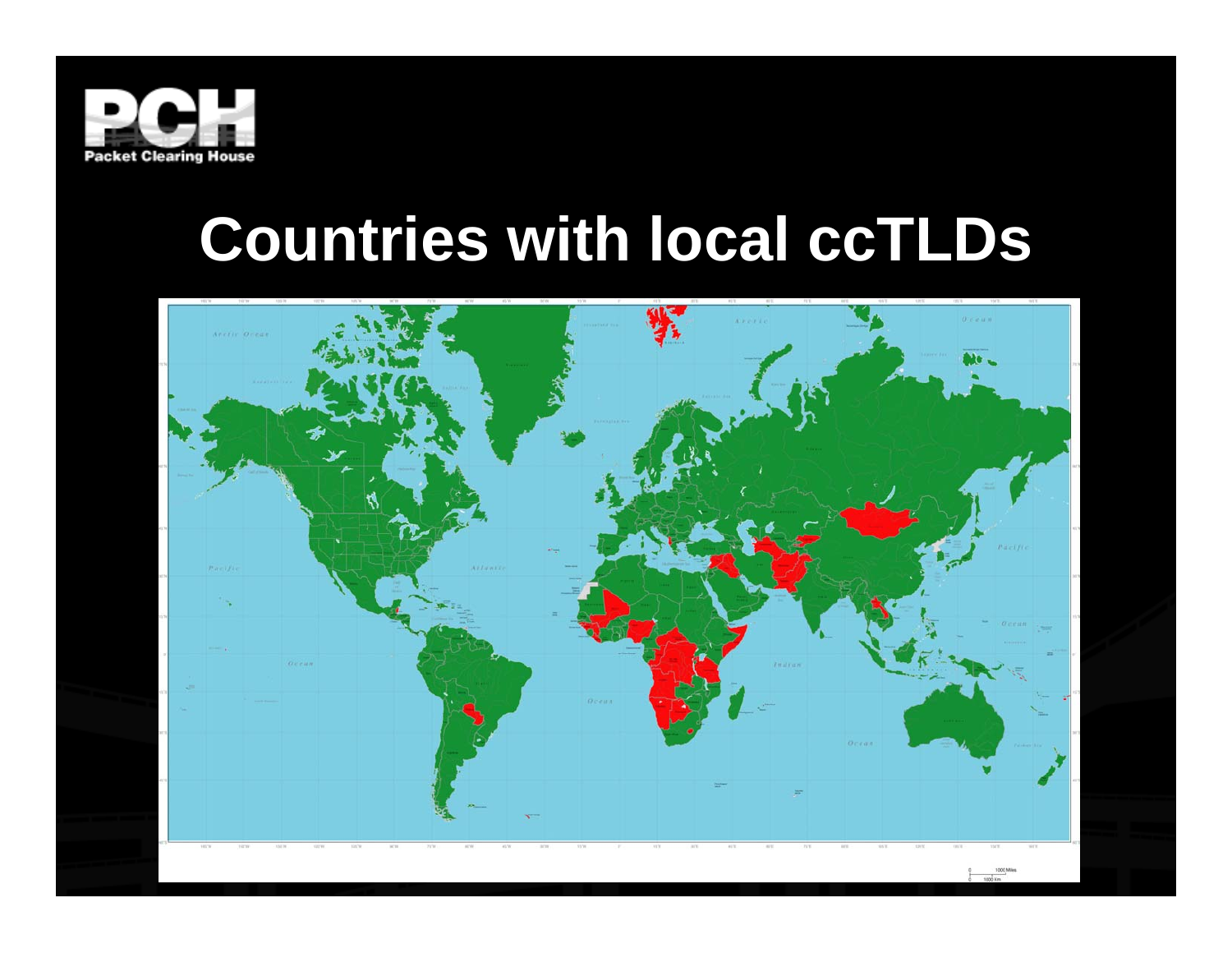![](_page_26_Picture_0.jpeg)

## **ccTLDs not slaved in core**

- 216 ccTLDs aren't slaved in the global core.
- $\oslash$  If their regions get cut off, those ccTLDs won't be visible to the rest of the world.
- $\oslash$  Is this an issue?
	- © Certainly, if these ccTLDs are used to address resources outside their regions or not connected to the core the same way.
	- $\oslash$  A cause of misleading failure modes for incoming communications. A clear RFC 2182 violation.
	- $\oslash$  Not an issue if communications from outside don't matter.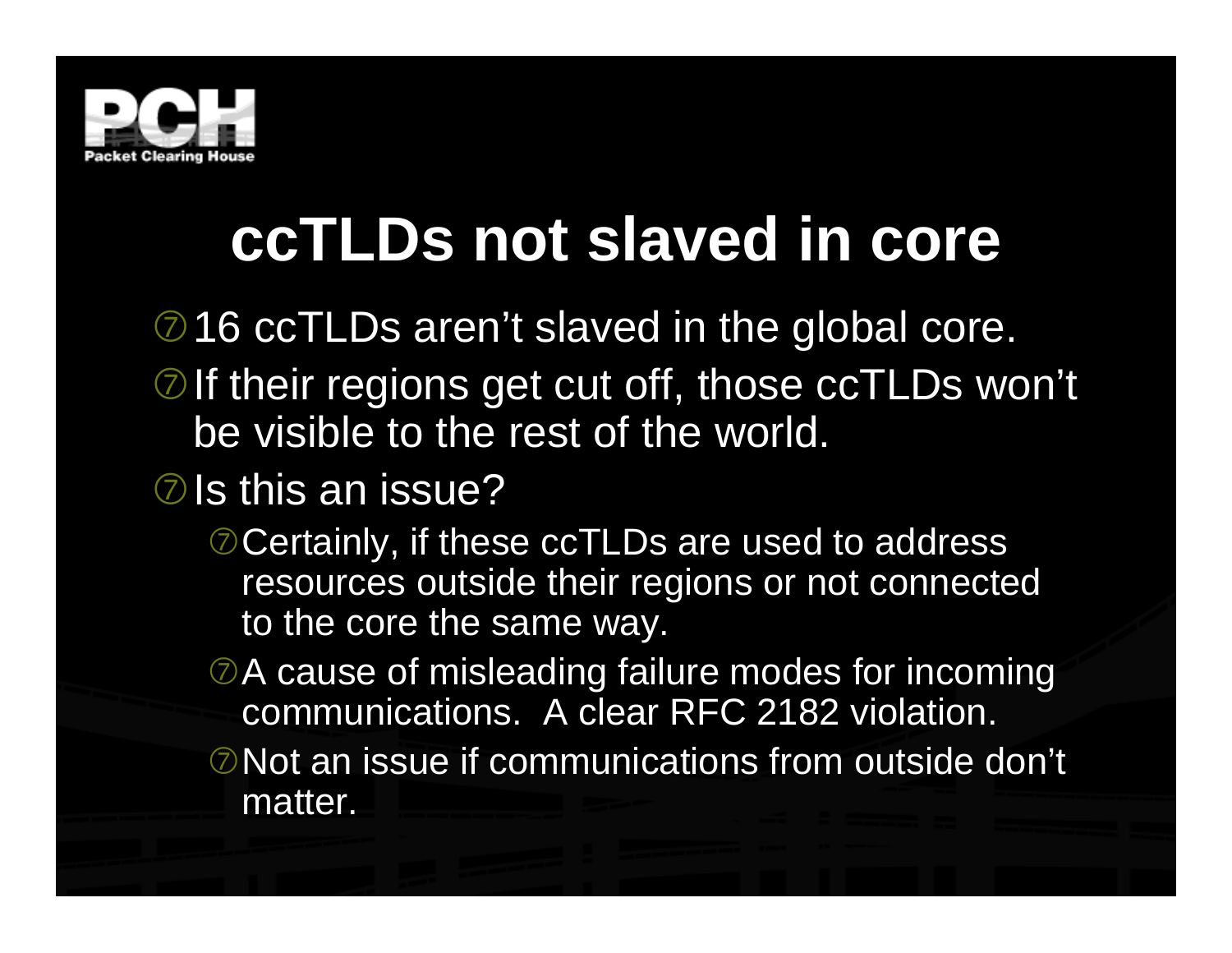![](_page_27_Picture_0.jpeg)

## **ccTLDs not hosted in core**

- i .BB -- Barbados
- **2.BD -- Bangladesh**
- 2 BH -- Bahrain
- **2** CN -- China
- 2 .EC -- Ecuador
- **2** GF -- French Guiana
- **2 KG -- Kyrgyzstan**
- **2.KW -- Kuwait**
- **2** MP -- Northern Mariana Islands
- **2. MQ -- Martinique**
- i .PA -- Panama
- **2 PF -- French Polynesia**
- **2** QA -- Qatar
- 2 SR -- Suriname
- **2** TJ -- Tajikistan
- 2 ZM -- Zambia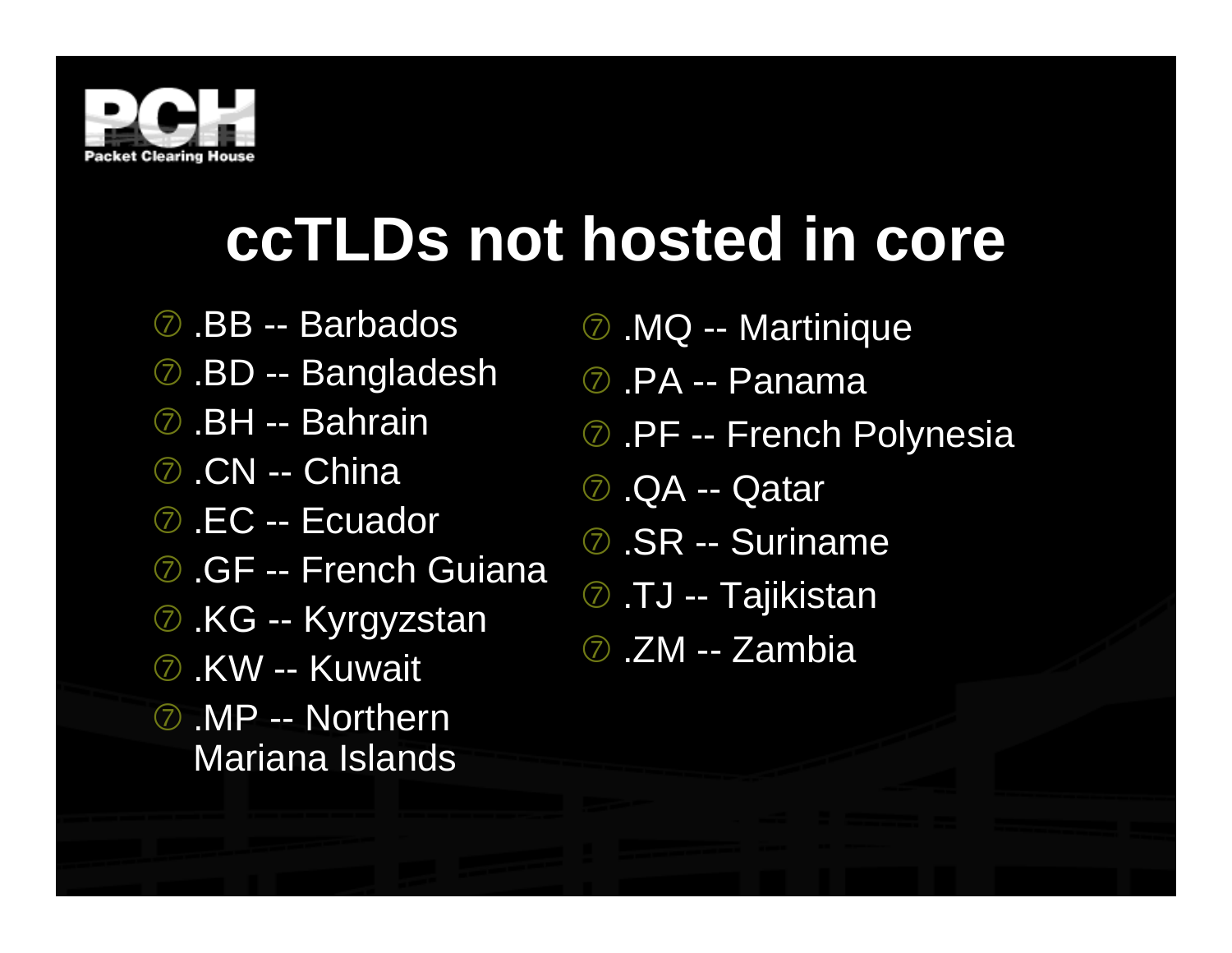![](_page_28_Picture_0.jpeg)

# **Local peering caveat**

- $\oslash$  Local traffic has to be kept local before keeping DNS local is much of an issue.
	- **Ølf DNS queries have to leave the region and come** back, that doubles the problems created by queries merely needing to leave.
	- This generally requires either a local exchange point or monopoly transit provider.
- **DExamples used here have already taken care** of that.
- $\oslash$  I haven't done that research on the rest of the world yet.